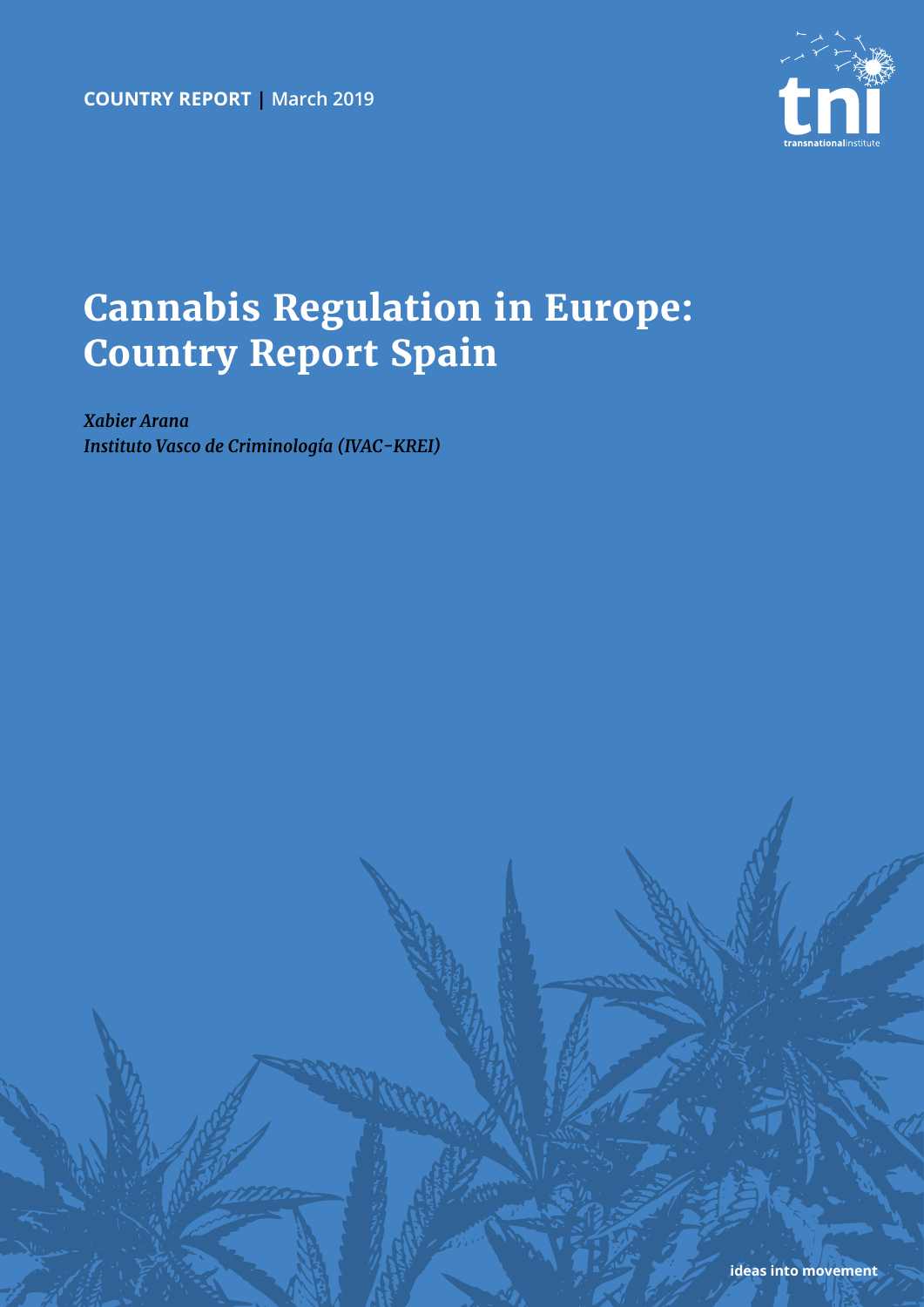# **Spain in the international and European Union context**

The Iberian peninsula's geographical proximity to North Africa has enabled the development of various cultural, economic and political ties for centuries. The hemp plant has been part of this reality. In the late nineteenth and early twentieth century, this substance was important to the economy (agriculture, industry, etc.), as well as the pharmacopoeia of the time. In some areas of Spain there was more knowledge of the intoxicating effects of cannabis than in other European regions. Nevertheless, following the end of Spain's war with Morocco (1860), stereotypical information about the harmful effects produced by cannabis began to arrive in Spain and Portugal (Arana and Usó 2017).

During Spain's Second Republic,1 the *Vagrancy Act* was passed in 1933 (Calderón 2000). Although it was never really applied in practice, it allowed for security measures to be used against habitual drunks and drug addicts.

After the end of what is known as the Spanish Civil War, Franco's dictatorship remained in place from 1939 until his death in 1975. During this lengthy period, the effects of the entry into force of the United Nations Single Convention of 1961 included a timid collaboration between the Spanish government and the United Nations (UN), following the request by the World Health Organization (WHO) for assistance with the attempt to prevent cannabis destined for other European countries from entering the peninsula (Vega 1965); after Spain's ratification of the 1961 Single Convention, the country's drug laws were updated with Law 17/1967 on narcotics; and the enactment of this law led to the official launch of the Special Narcotics Investigation Brigade, with the aim of hunting down illicit drug trafficking rather than targeting drug use, although it also arrested people solely for using drugs (Lamo de Espinosa 1989).

In the 1970s, prohibition and repression was associated with Franco's dictatorship. After his death in 1975, civil disobedience regarding cannabis was more evident than elsewhere, and various books and magazine articles were published.

The 1980s were marked by the political shift that occurred after the victory of the Spanish Socialist Workers' Party (PSOE) in 1982. The following year, an attempt was made to regulate crimes against public health in a more orderly fashion, through a reform of the Criminal Code in 1983. The changes included starting to distinguish between substances that cause serious harm to health (such as heroin and cocaine) and those that are not seriously harmful to health (such as cannabis). Right-wing politicians and the most important media blamed the changes in the law for the public safety problems at the time, and it was even said that in Spain *drugs had been legalised*, which was not true. Pressures from within and outside the country (the rest of Europe and the UN), as well as the PSOE's fear of losing votes, led to a new reform of the Criminal Code in the area of public health in 1988. Known as the *counter-reform*, this introduced much more restrictive measures than the 1983 reform, such as a disproportionate increase in activities prohibited (with the statement *'or otherwise promote, encourage or facilitate illegal drug use …'*), and harsher penalties.

At the beginning of the 1990s, the Ramón Santos Cannabis Studies Association (*Asociación Ramón Santos de Estudios del Cannabis* – ARSEC) was founded in Barcelona, with the aim of putting an end to legal uncertainty and trying to find a way to supply its members with cannabis without having to resort to the so-called black market (Barriuso 2012). ARSEC sent a letter to the anti-drugs prosecutor asking for information about whether it was a crime to grow cannabis for personal use by a group of people. Having received a reply indicating that, in principle, it was not a crime, the association decided to grow cannabis plants for about 100 members. After a few months, the Civil Guard confiscated the plants without a court order. Several members of ARSEC were charged with drug trafficking, although they were acquitted at the trial held in the Tarragona Provincial Court. The prosecutor appealed, however, and the Supreme Court sentenced them to four months and a day in prison and payment of a EUR 3,000 fine (Parés and Bouso 2015).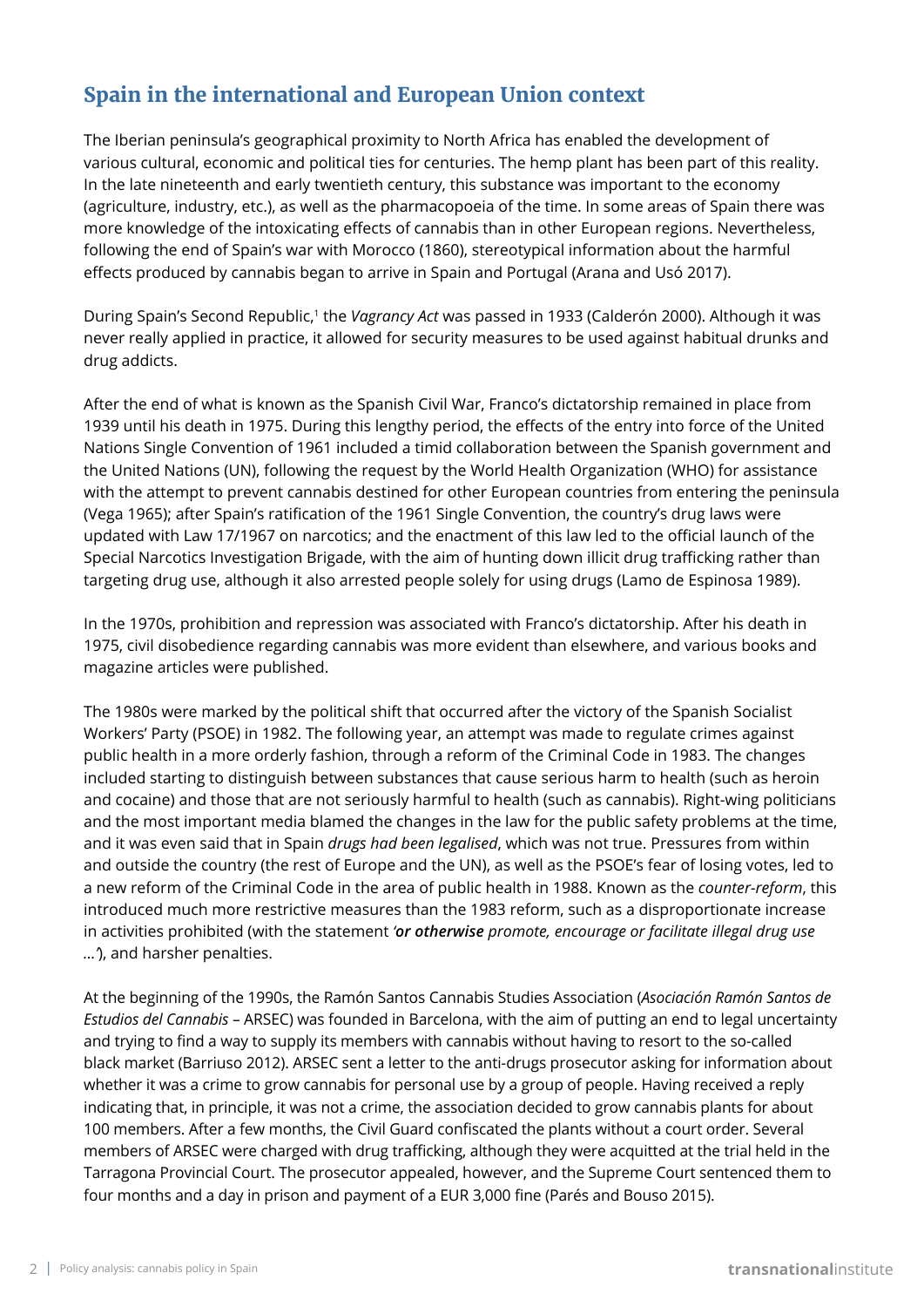This encouraged people in the Basque Country to repeat the experiment, and in 1997 the Kalamudia Association began growing 600 plants for about 200 members. The people participating included members of the Basque Parliament, trade unionists, artists, etc. At the time, there was already a campaign against the Organic Law on the Protection of Public Safety (1992), which made possession and drug use in public an offence, a matter to which we will return later. The campaign slogan was: *'contra la prohibición, me planto'*. The campaign's actions included planting cannabis but, above all, standing up in protest against the prohibitionist, authoritarian policy targeted at different social groups, including cannabis users.

It was based on experiences of this type and the report prepared by Juan Muñoz and Susana Soto for the Regional Government of Andalucía, which mentioned the possibility of obtaining cannabis for therapeutic use without breaking the law, that the Cannabis Social Clubs (CSCs) were launched. They were not the ideal solution but seemed to be the arrangement most likely to stay within the law (Barriuso 2012).

Since the beginning of this century, a significant number of CSCs have played a leading role in the campaign to change the way cannabis is currently regulated. For more than a decade, most of the court rulings in cases against members of CSCs have declined to convict them for the work they do.

In quantitative terms, cannabis has been the predominant substance in Spain's prohibitionist policy ever since the 1980s. To start with, it shared this prominence with heroin; later, with cocaine and other substances.

### **The legal framework on cannabis in Spain**

Although Spain's legislation on drugs predates the 1961 Single Convention on Narcotic Drugs, for the purposes of this report we focus on the laws in place since the 1960s and up to the present day. In the Spanish context, it is necessary to analyse both criminal law and administrative law in relation to the substances included in the different lists issued under the 1961 Single Convention (Arana 2015b).

According to Article 368 of the Criminal Code, anyone who engages in cultivation, manufacture or trafficking, or promotes, encourages or facilitates the illegal use of toxic drugs, narcotics or psychotropic substances in any other way, or possesses drugs for such purposes, shall be punished with a prison sentence of three to six years and a fine of up to three times the value of the drugs involved in the crime if they are substances or products that cause serious harm to health, or a prison sentence of one to three years and a fine of up to double the value of the drugs in all other cases. This Article 368 of the Criminal Code sets minimum sentences which, in the case of an offence related to cannabis, would be a prison term of one to three years because the substance is not considered to cause serious harm to health. Nevertheless, the prison sentence for cannabis may be increased if there are aggravating factors in category one (Article 369 CC)<sup>2</sup> or category two (Article 370 CC).<sup>3</sup> The 2010 reform of the Criminal Code included a new paragraph in Article 368, introducing a new mitigating factor that allows the courts to reduce the sentence when the offence is minor and the offender's personal circumstances are taken into account (Dopico 2013).

In the area of administrative law, we need to refer to both the Narcotics Law (1967) and the Organic Law on the Protection of Public Safety (2015). Article 22 of the 1967 Narcotics Law states that narcotics are allowed to be used only for the industrial, therapeutic, scientific and teaching purposes authorised under this law.

The new Organic Law on the Protection of Public Safety (Spanish acronym LOPSC), commonly known as the *Gag Law*, was approved in 2015. The LOPSC has met with strong social and political protests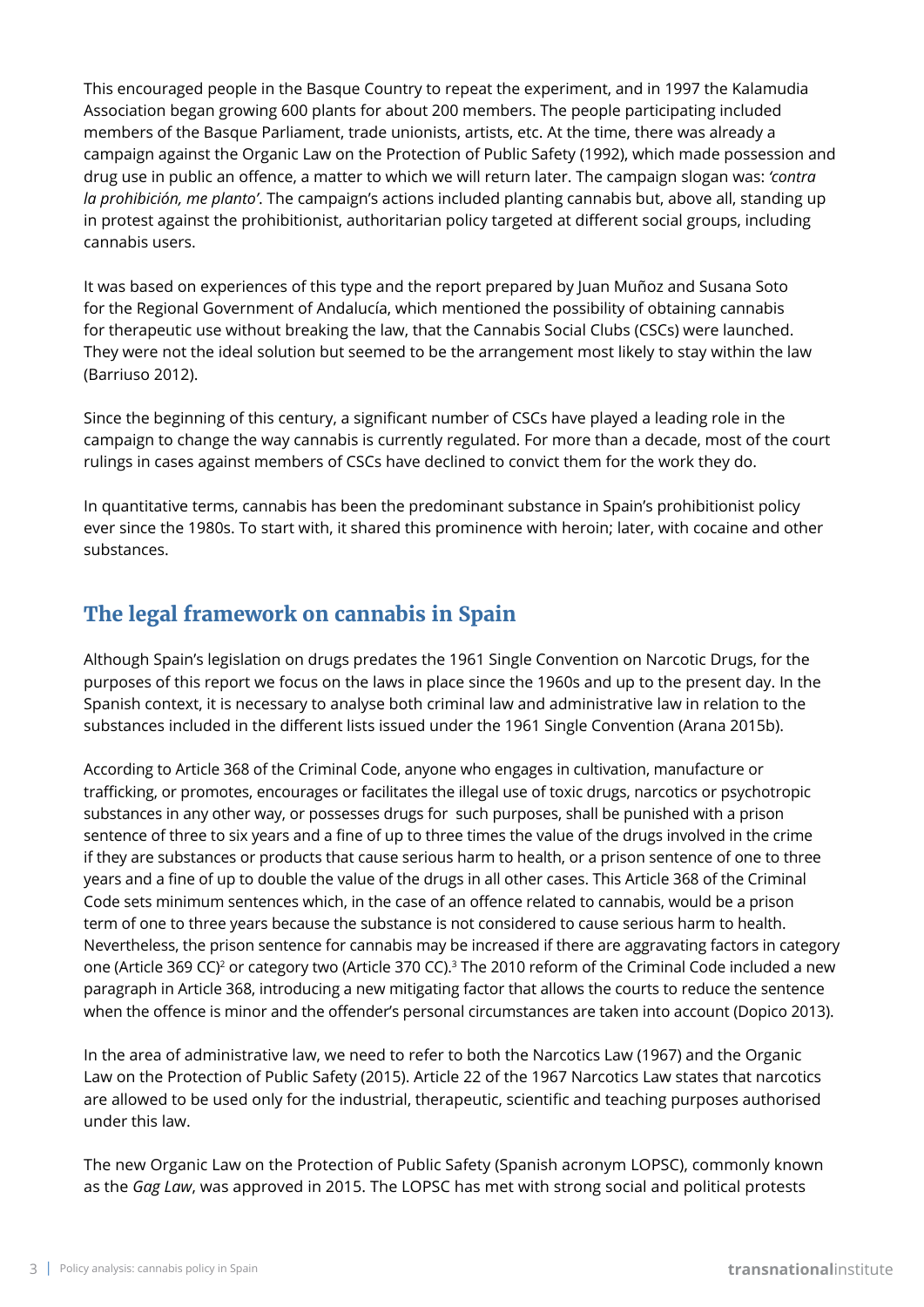because of the restrictions it places on basic rights and freedoms, as the faithful heir of its 1992 predecessor.4 With regard to toxic drugs, narcotics and psychotropic substances, the law combines a continuation of its predecessor's guidelines with the introduction of new changes. The former includes maintaining the penalties for drug use in public and possession of substances of this type. The changes are related to the penalties that can be imposed for providing transport to take drug users to where they will be able to gain access to substances of this type (Article 36.17 LOPSC), and for the illicit planting and cultivation of these substances if this takes place somewhere that is visible to the public (Article 36.18 LOPSC). The inclusion in the new LOPSC of the acts of illicit planting and cultivation as serious offences against public safety has been seen by members of different cannabis associations – and other social and academic groups – as a direct attack on those cannabis users who are accustomed to keeping their plants for personal use and, above all, on the so-called Cannabis Social Clubs, as a way of pressuring them to abandon in practice some of the objectives proposed in their own statutes.

All the activities mentioned in the previous paragraph are considered serious offences against public safety, punishable by fines larger than in the 1992 law (from EUR 601 to EUR 30,000). The vast majority of the occasions when this administrative law on drugs has been applied relate to cannabis use and possession (Quintas and Arana 2017).

### **Regulations on the therapeutic use of cannabis**

Despite evidence showing the therapeutic usefulness of cannabis (Sallés 2006; Callado 2006), Spain has no specific regulations governing its therapeutic use. This is one of the demands included in most proposals for cannabis regulation.

Various associations of cancer patients have stated that they need to access therapeutic cannabis, and members of Spain's national government,<sup>5</sup> several autonomous parliaments and municipal councils<sup>6</sup> have agreed that they should be able to. For years, however, no clear support has been forthcoming from the institutions with the authority to take this forward.

One option that groups of people diagnosed with diseases for which the therapeutic benefits of cannabis have been demonstrated are the so-called Cannabis Social Clubs, which they may even be advised to join by their doctors. The clubs have hitherto been one of the few ways to obtain cannabis for therapeutic use. Some of these associations have not limited themselves to simply supplying cannabis, but have also engaged in information work.

In 2010, the Medicines Agency gave its approval for Sativex to be sold in Spain, and since then its use has been legal, although in practice its use is restricted solely for alleviating symptoms in patients with moderate or serious spasticity due to multiple sclerosis who have not responded well to other medications (Callado 2012).

# **The phenomenon of the Cannabis Social Clubs**

The emergence and initial activities of the so-called Cannabis Social Clubs in Spain have already been mentioned. With regard to the processes of regulating cannabis, especially in relation to associations of cannabis users, there has been a series of developments in recent years that have been to some extent inter-connected, and therefore help to put this phenomenon in context: the Díez Ripollés – Sánchez Muñoz Report, the Attorney General's Instruction 2/2013 'on certain matters related to associations that promote the use of cannabis', the approval of the LOPSC (2015), rulings by the Supreme Court and the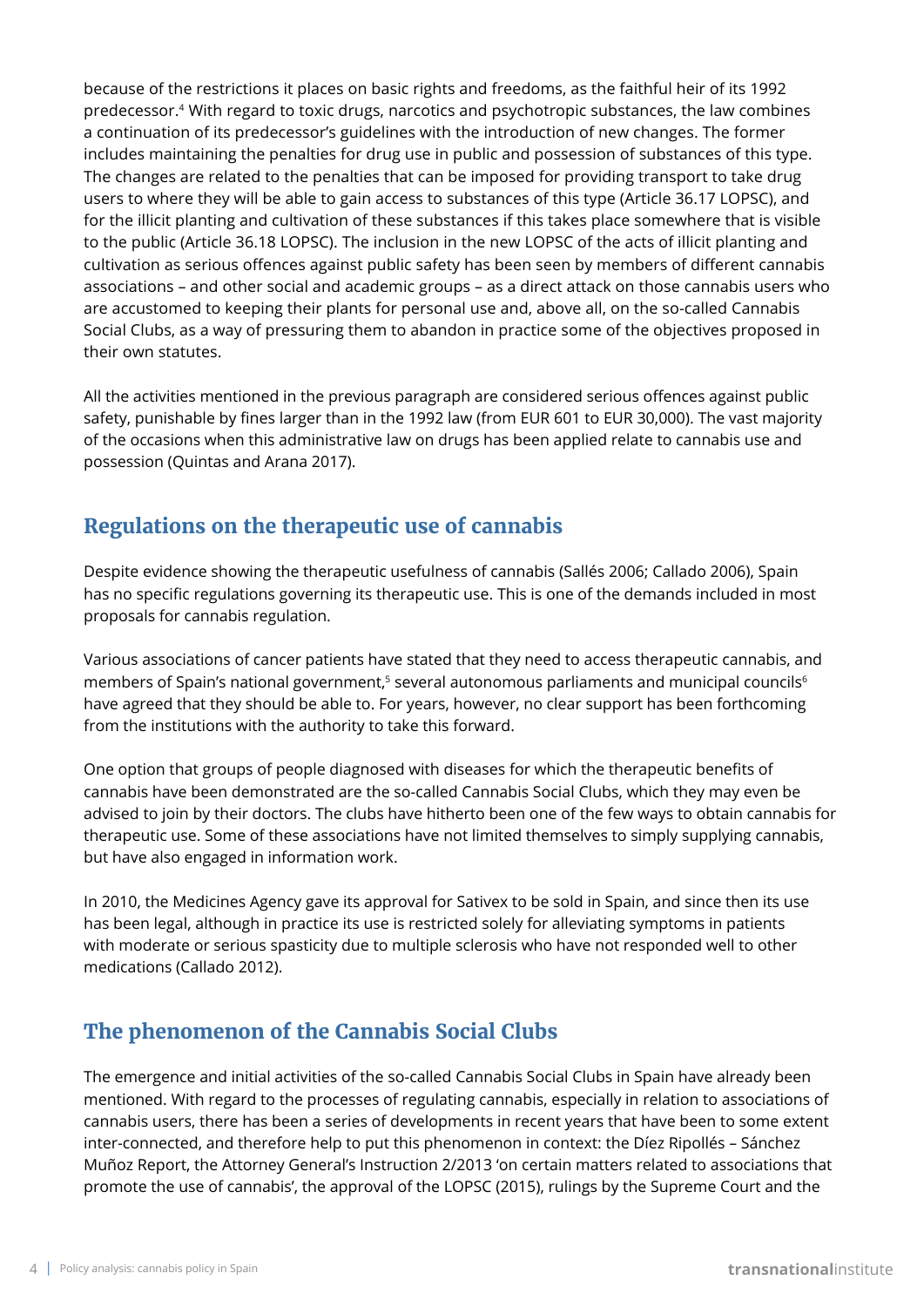Constitutional Court on cases involving members of cannabis associations, and the repercussions that all these events have had on the actions taken by the police.

An opinion issued by two prestigious professors of criminal law (Díez Ripollés and Muñoz Sánchez 2012) stated that, provided they complied with a series of requirements, the activities carried out by the cannabis associations abided by the criminal and administrative laws currently in force. For them to be legal, the associations' members had to be adult users of cannabis, and they had to support the *self-organisation* of cannabis use with the following objectives: de-link the use and consumption of this substance from illegal trafficking and supply by managing the entire cycle of cannabis production and distribution themselves; make it impossible for cannabis to circulate indiscriminately by distributing it among a closed group with a limited number of members; and ensure that cannabis use is controlled and responsible by guaranteeing its quality and preventing its abuse. These objectives are consistent with protecting public health and safety because the demand for cannabis is freed from being controlled by the supply, the indiscriminate distribution of cannabis is prevented, and the risks and costs involved in the use of substances of this type are reduced.

In August 2013, the Attorney General issued Instruction 2/2013 'on certain matters related to associations that promote the use of cannabis'. Among other matters, this indicates that both growing cannabis and possessing the plant or its by-products are illegal activities unless authorised by the government. Therefore, in those cases where the prosecutor's office does not find grounds for a criminal trial, it should agree – or, if necessary, demand – that a statement be taken and sent to the relevant institution so that the case can be dealt with in the administrative courts. Likewise, Instruction 2/2013 mentions that the activities carried out by cannabis associations may mean that they can be considered criminal organisations.

As mentioned earlier, the LOPSC of 2015 expanded the potential for people who use drugs classified as narcotics and psychotropic substances to be prosecuted under administrative law. Prosecutions of this type tend to focus on cannabis users.

From the mid-1990s to the first few months of 2015, the majority of rulings in court cases involving people who belong to CSCs did not consider the work done by these associations to be illegal. Despite this, in three cases where the provincial courts had found members of cannabis associations not guilty, the Prosecutor appealed and the cases reached the Supreme Court,<sup>7</sup> which pronounced the members of cannabis associations guilty in all three cases, as it took the view that there was a real and evident risk of cannabis use spreading (Muñoz Sánchez 2015). In all three rulings, the Supreme Court found that those on trial were culpably ignorant of having committed an offence, and sentenced them to quite short prison terms and very large fines. In some of the sentences there were dissenting opinions $^{\text{s}}$  and the people convicted appealed to the Constitutional Court demanding protection of their fundamental rights.

The Constitutional Court has now ruled on the *Ebers Case* (in mid-December 2017) and on the *Pannagh Case* (in 2018). In both cases, practically all the arguments on the substance of the appeal case were ruled inadmissible and the court agreed to hear the only procedural arguments regarding the right of defence, because the court that passed sentence did not give the defendants a hearing. Because of this, the cases were returned to the Supreme Court so that it could rectify this constitutional objection. This implies, first, that the people on trial in these cases are not going to be declared guilty<sup>9</sup> (and it is likely that a similar ruling will be pronounced in the *Three Monkeys Case*); second, it implies that the growing and supply of cannabis by the cannabis associations for their members fall within the crimes defined in Article 368 of the Criminal Code.

After the Constitutional Court ruling (14/12/2017) regarding the cannabis associations, some courts have acquitted members of these associations because it has not been demonstrated that they were engaged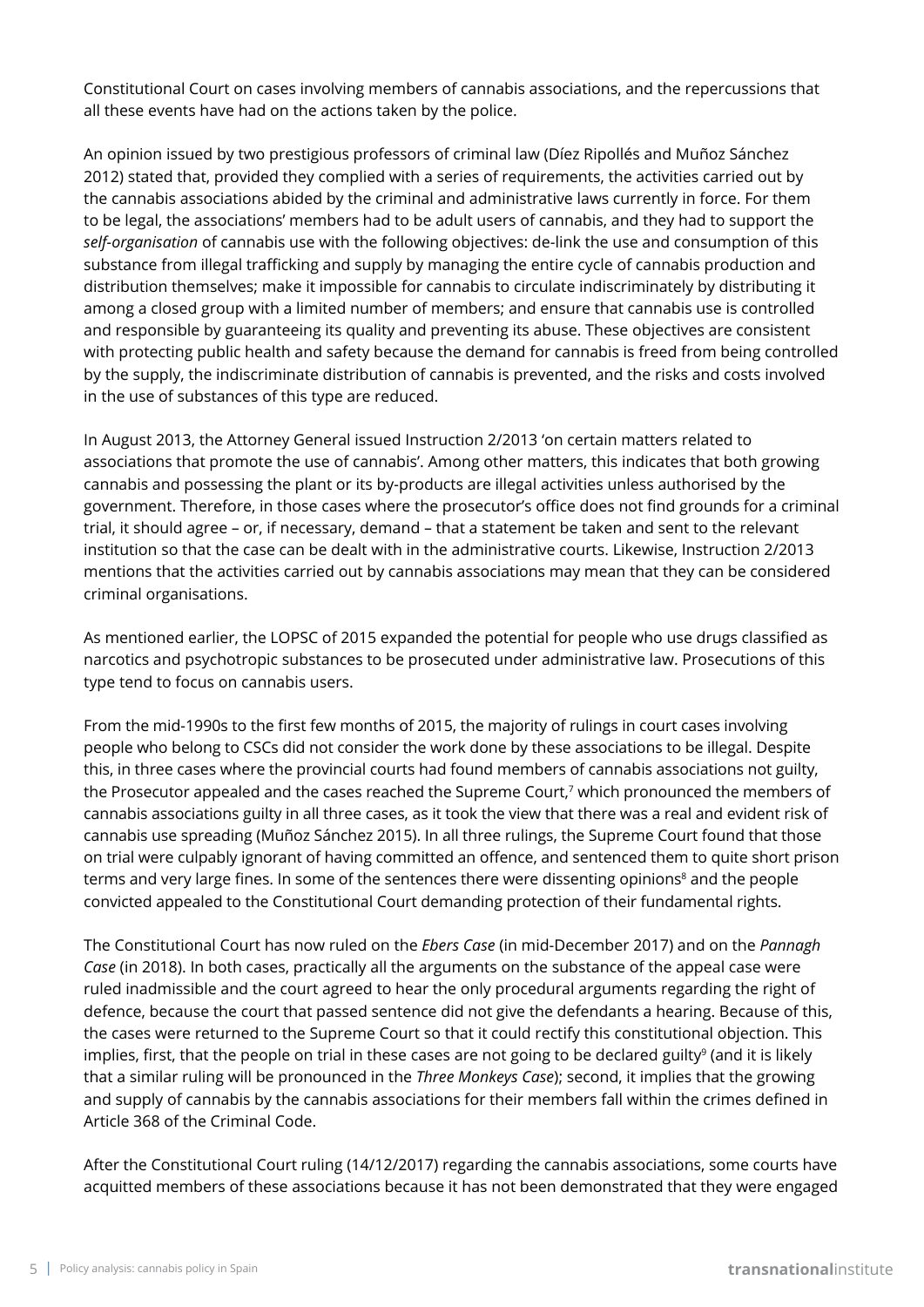in trafficking cannabis.<sup>10</sup> Nevertheless, following that ruling by the Constitutional Court the room for manoeuvre available to the cannabis associations to be able to supply themselves with cannabis without resorting to the black market is really very small.

As a result of the Attorney General's Instruction 2/2013 and the Supreme Court rulings mentioned above, the public prosecution service and the police have been noticeably more aggressive in their actions with regard to the cannabis associations. This has led some of these associations to change the way they operate in order to be less vulnerable. For example, some have reduced the number of people who can be members, or turned to growing cannabis indoors (in commercial greenhouses, etc.)<sup>11</sup> rather than outdoors (Arana 2018).

# **The current debate on regulating cannabis**

Since 2014, various regional laws and municipal bylaws have been passed regarding the so-called cannabis social clubs at both the autonomous community and the local government level. The following are some of the most important laws approved by the autonomous communities: the Foral Law 24/2014, enacted on 2 December, which regulates cannabis user groups in Navarre; Law 1/2016, enacted on 7 April, on integrated services for addictions and drug dependence in the Basque Autonomous Community (*Comunidad Autónoma de Euskadi* – CAE); and Law 13/2017, enacted on 6 July, on cannabis user associations in the Catalan Autonomous Community (*Comunidad Autónoma de Cataluña* – CAC). Although other Autonomous Communities (Balearic Islands, Canary Islands, Madrid, etc.) have also been receptive to this demand for changes in policies on cannabis, in this report we focus on the legislation in the three communities mentioned above, for the following reasons: the Chartered Community of Navarre was the first to approve regulations on cannabis associations; the Basque Autonomous Community took its own particular path, following the introduction of the relevant Parliamentary Proposal; and the legislation passed by the Catalan Autonomous Community is the most comprehensive of all the regulations approved in Spain regarding the cannabis associations (Arana 2018).

Analysis of these three laws reveals their similarities and differences. Among the similarities, all three autonomous communities have seen fit to regulate the cannabis associations because of the powers they hold in the areas of health and social services, as well as the rights of drug users, the protection of public health, risk and harm reduction, the existence of legally registered, non-profit associations whose members are adult cannabis users, and the need for cannabis users to participate in measures to prevent and reduce risk and harm.

The fundamental differences are related to the type of legislation. The aim of the legislation in the CAE, Law 1/2016 of 7 April on integrated services for addictions and drug dependence, is to regulate the measures and actions to be taken as part of an integrated response to addictions – including behavioural addictions – in the areas of health promotion, prevention, supply reduction, support, social inclusion, training and research, and institutional organisation. It also regulates actions to protect third parties against the harm that may be caused either by drug use or by behavioural addictions, with special consideration for children, young people and people in a particularly vulnerable situation (Article 1). The law is therefore not specifically on cannabis associations but it does allow for them to be regulated.

In contrast, the Foral Law 24/2014 of 2 December, which regulates cannabis user groups in Navarre, and Law 13/2017 of 6 July, on cannabis user associations in Catalonia, are specific pieces of legislation that focus on the associations of cannabis users. Even so, Law 13/2017 is much broader and more comprehensive than the legislation in Navarre.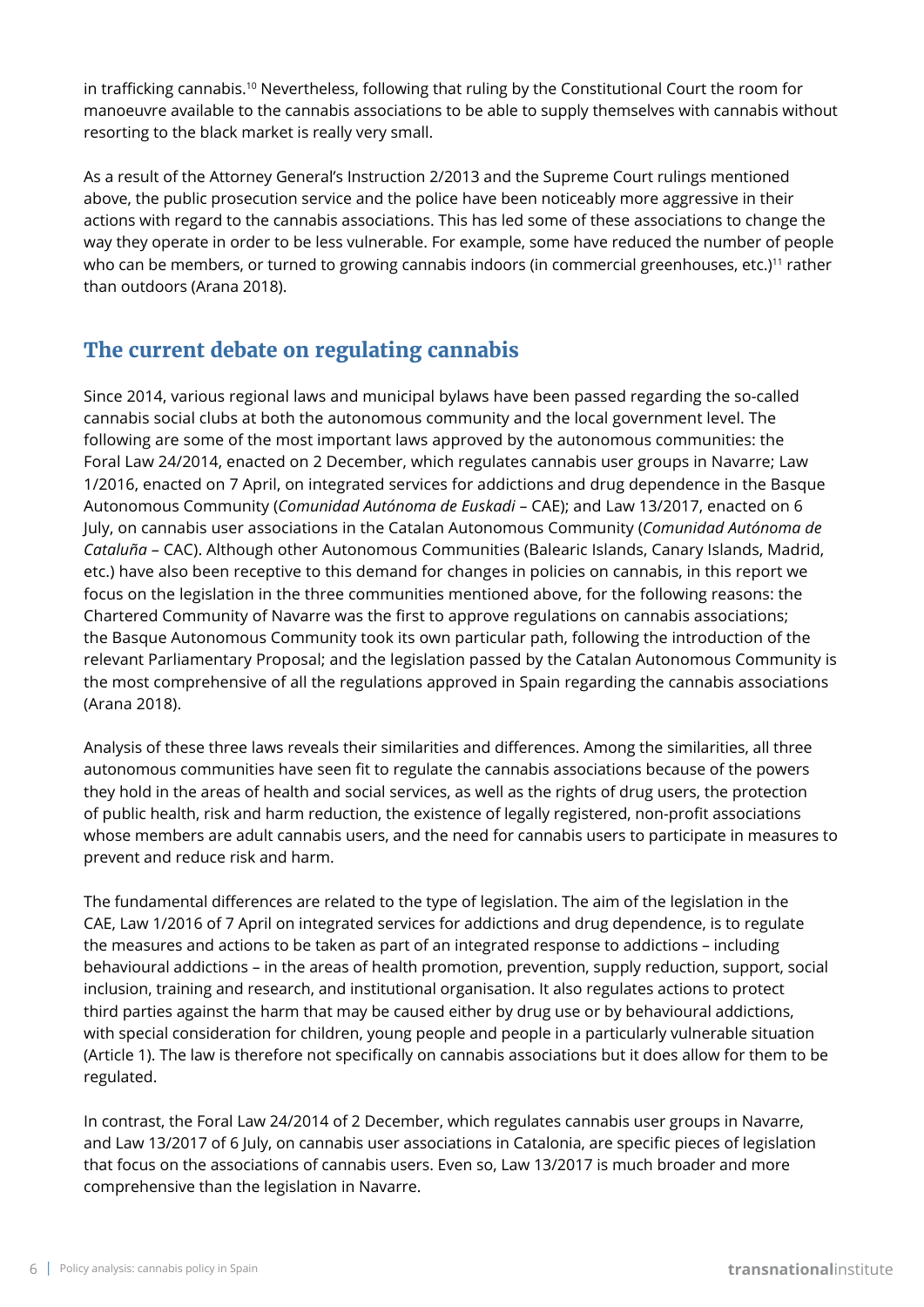As this makes clear, although legislation of this type is a significant step forward in the regulation of cannabis associations – either by means of regulations (CAE) or through a law (CFN and CAC) – it is insufficient for a full, overall regulation capable of providing a response to the sectors of the public who are demanding that adults should be able to obtain cannabis without having to resort to the so-called black market, not only through cannabis associations but also by growing their own and in fully licenced establishments open to the public. In the process, it should not be forgotten that the Prime Minister of Spain has lodged appeals with the Constitutional Court against this legislation passed by Navarre, the Basque Country and Catalonia, with varying success. In mid-December 2017, having considered the appeal lodged by the Prime Minister, the Constitutional Court declared that the Foral Law 24/2014 of 2 December, which regulates cannabis user groups in the Chartered Community of Navarre, is unconstitutional, and rendered it null and void for encroaching upon the exclusive power of Spain's national government to legislate on criminal matters. This is because the Navarre law regulates how cannabis is used, supplied and dispensed in associations of people who use the substance, and thus has an impact on the criminal offences defined in national-level legislation.

Following the annulment of the Foral Law 24/2014 of 2 December, most of the political parties represented in the Navarre Parliament have made a commitment to approve an initiative to be sent to the Congress of Deputies so that it can debate and approve a law on cannabis users (Arana 2018).

An appeal was also lodged by the Spanish Prime Minister against Article 83.1 of Law 1/2016 in the CAE. In this case, the Constitutional Court declared in a ruling on 08/03/2018 that the CAE has the authority to regulate cannabis associations by issuing regulations, as reflected in the above-mentioned article of the law, providing that these regulations confine themselves to assisting the government with prevention and harm-reduction work and do not go beyond the criteria set out in the Supreme Court ruling of 14/12/2017.

# **Work at the municipal level in the area of cannabis regulation**

Just as legislation regarding cannabis associations has been approved by autonomous communities, municipal bylaws have also been introduced in Donostia, Girona and other cities, with the aim of regulating the setting-up of associations of this type by stipulating the distances that must exist between one association and the next and between them and schools and health centres. Likewise, these bylaws not only seek to ensure that these associations are properly registered in the public records, but also that the venues used by cannabis associations meet minimum conditions required to avoid disturbing the neighbourhood and with regard to the safety, health and hygiene of the people who use them. In November 2014 the municipality of Donostia / San Sebastián (Euskadi) passed a municipal bylaw – the first in Spain – regulating where CSCs could be located and the conditions they needed to meet in order to carry out their activities. This pioneering bylaw was based on the real situation of cannabis associations in society. As well as offering them institutional recognition, it required them to undertake to abide by legal requirements – in the area of safety, health and hygiene – and to assist the local government with its prevention and harm-reduction work. All this was set out in a good-practice manual to ensure transparency in the activities carried out by the cannabis associations.

However, the Spanish government's lawyers subsequently lodged an appeal with the High Court of Justice in the Basque Country. In May 2016, this court rejected the appeal on the grounds that the municipal byelaw did not infringe state powers. After this ruling, the Solicitor General appealed again, this time to the High Court's administrative disputes chamber, reiterating the government's arguments: that the municipal byelaw was legally null and void because it infringed the principle of the hierarchy of laws and encroached upon the powers vested in the national government regarding legislation on pharmaceutical products or, alternatively, on the foundations and overall coordination of health.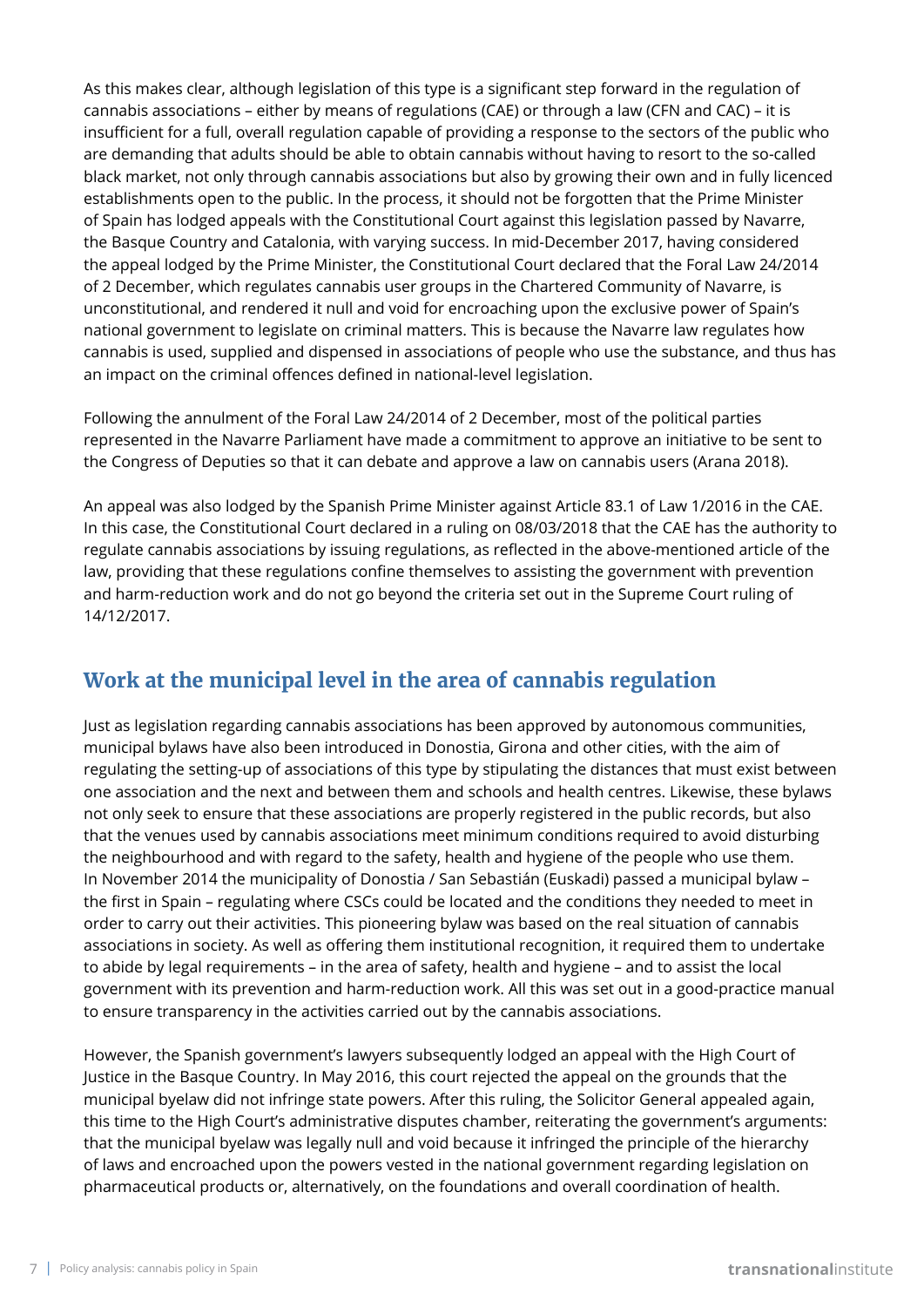Finally, on 5 March 2019, the Supreme Court overturned the ruling by the High Court of Justice in the Basque Country. Although it recognised that municipal governments have powers regarding urban and environmental matters within their jurisdiction, the Supreme Court took the view that the byelaw "could lead to the error of misunderstanding the nature of the activity," by which it meant that citizens might think the activity was unconnected to any crimes or illegality. As Chaves (2019) acknowledges, a more appropriate ruling would have been "to confirm the legality of the Byelaw, but leaving open the possibility for the government to exercise its power to introduce regulations requiring reports, authorisations or other stipulations for the activity."

Aside from municipal bylaws, one pioneering proposal at the municipal level emerged at the start of 2012 in Rasquera, a municipality in the province of Tarragona (Catalonia), with a population of fewer than a thousand inhabitants. In the *Municipal Action Plan to Address the Crisis*, the town's mayor proposed to cede some municipal land to the *Asociación Barcelonesa Cannábica de Autoconsumo* (ABCDA), a cannabis association with about 5,000 members, for it to plant cannabis for its members' own use, both therapeutic and recreational. ABCDA was willing to pay a first instalment of EUR 36,000, followed by EUR 1.3 million over two years, to be used to set up a municipal cannabis research enterprise that would create jobs (García and Elorza 2012).

The news caused a major commotion, both in political circles and in the media. The council launched a consultation with local residents to find out their opinion. Although more than half (56%) were in favour of the proposal (Parés and Bouso 2015), it was not possible to implement it because an administrative court annulled the agreements reached in the municipal council. Thus, the judge agreed with the Spanish government's lawyers who brought a lawsuit asking for the agreements to be annulled in March 2012. The court's ruling acknowledged that the municipal government has the power to develop business activities, but found that the public-interest justification in the Rasquera council's proposal was not valid, among other reasons because the council is not allowed to carry out an activity that could imply physical contact with substances classified by law as narcotics (García 2013).

# **Latest initiatives or proposals for regulation**

At present, as well as a social and political debate about cannabis, worldwide there are policies, laws and practices that differ from prohibitionist policies. For instance, there have been changes made to the law on cannabis in Uruguay and in several US states. The changes made to the laws in these countries have awakened the interest not only of drug policy-makers but also the general public (EMCDDA 2017). Nevertheless, a prudent amount of time needs to go by before an exhaustive evaluation can be made.

The inclusion of cannabis in the lists of toxic drugs, narcotics and psychotropic substances in international conventions has served to legitimate the use and expansion of prohibitionist policies, affecting millions of people around the world. A recent European report on drugs (EMCDDA 2017) found that in 2015 more than a million seizures of drugs classified as illegal took place in Europe, the majority of which involved small quantifies confiscated from drug users. Analysis of the data by substance reveals that more than two out of three (71 per cent) were related to cannabis – herbal cannabis (41 per cent), cannabis resin (28 per cent) and cannabis plants (2 per cent) – distantly followed by cocaine and crack (9 per cent), amphetamines (5 per cent), MDMA (2 per cent) and other substances (8 per cent). The majority of offences related to the supply of substances of this type in the EU in 2015 involved cannabis use or possession (EMCDDA 2017).

In Spain, too, cannabis has largely been the main target of prohibitionist policies ever since the 1980s (Arana 2012). In recent years, more than half of the offences related to drug trafficking and over eight out of ten penalties imposed under administrative law for substance use in public or possession are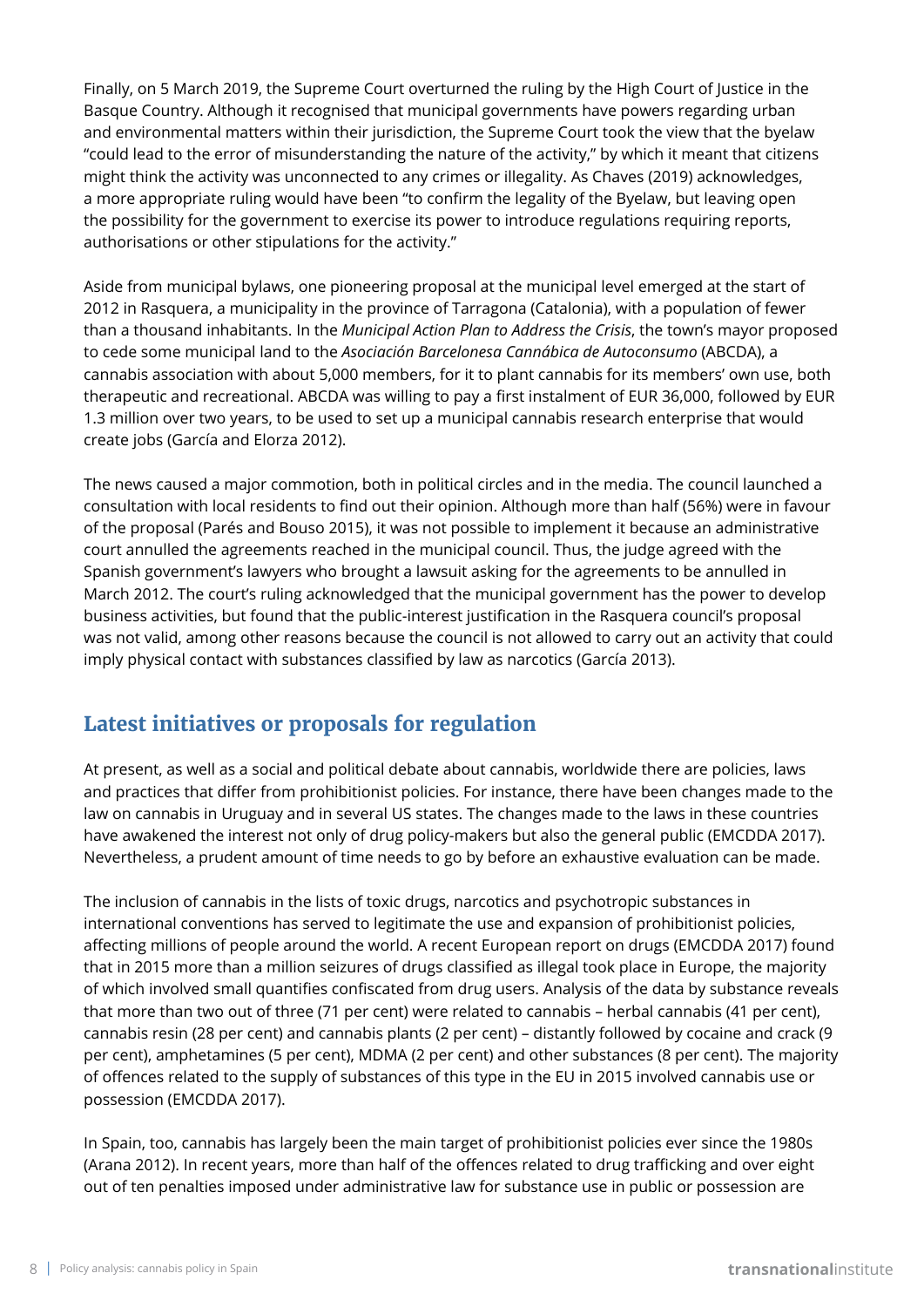related to cannabis (OEDA 2017). In 2015, Spain reported more than 70 per cent of the total quantity of cannabis resin seized in the EU, the vast majority of which came from Morocco (EMCDDA 2017). At the same time, there is evidence that Spain has become an important importer and exporter of cannabis in recent years.12

In 2016, almost 3 million people (2,940,000) used cannabis in Spain over the course of the year (OEDA 2017). This social acceptance of cannabis by large sectors of the Spanish population stands in stark contrast to the punitive response developed in the institutional sphere. This demonstrates the need to adapt the law to reality in society, where policies based on human rights and the principles of the social and democratic state of law should take precedence (Arana 2017).

Various alternatives for cannabis regulation have been developed in Spain in the last few years. Some (GEPCA and Responsible Regulation) are aimed at full regulation of the cannabis phenomenon; another, promoted by the European Observatory on Cannabis Cultivation, is aimed at regulating the home growing of cannabis for personal use; finally, the proposal advised by the Spanish Observatory on Medicinal Cannabis focuses on the regulation of therapeutic uses of cannabis.

# **GEPCA proposal for cannabis regulation**

For more than two and a half years, a group of people have been thinking about the situation in which cannabis users currently find themselves. Called the Cannabis Policy Study Group (*Grupo de Estudio de Políticas sobre el Cannabis - GEPCA*) and made up of about a dozen people,<sup>13</sup> the group's objective is to develop a public policy proposal on cannabis that will consign prohibitionist strategies to the past. *GEPCA* is an interdisciplinary, independent group whose members come from very different backgrounds, with a wide range of approaches and ample experience of drugs as a social phenomenon. The group is financed by crowdfunding provided by individuals and organisations interested in promoting a different type of cannabis regulation. The funds raised were assigned to a consortium comprising *Asociación Bienestar y desarrollo* (Barcelona), *Fundación Atenea* (Madrid), *Federación Enlace* (Seville) and *Fundación ICEERS* (Barcelona).

*GEPCA* gave a public presentation in June 2017 in Madrid, where we reported on the work we had done over this time: the *Manifesto for cannabis normalization*, the book entitled *Cannabis, from the margins to normality. Towards a new regulatory model (GEPCA 2017a)*, and a concrete proposal for cannabis regulation in Spain: *Cannabis: a proposal for a new regulatory model (GEPCA 2017b)*. 14

As part of the process of encouraging social debate about the current situation regarding cannabis and the people who use it, *GEPCA* has also run two summer schools (one in Donostia, at the University of the Basque Country [UPV/EHU], and the other in Marbella, at the University of Málaga [UMA]). Contacts have also been made with the different political parties represented in parliament, to tell them about *GEPCA*'s specific proposal. The aim of this is to contribute to a parliamentary debate that may lead to changes in the current prohibitionist policies and laws, replacing them with new ones based on the rights, freedoms and responsibilities that characterise the social and democratic state of law.

*GEPCA* adopts a realistic approach, acknowledging that drugs have always existed, they are around today and they are here to stay. It is not possible to put an end to drugs, although we can learn to live with these substances, taking advantage of their benefits and attempting to avoid harm. Historically, humanity has ample experience of how to regulate drugs. Cannabis is the most widely used 'illegal' substance in the world, and the majority of people who use it are able to control it themselves. Nevertheless, it also has its risks – certain types of use, when it is used by vulnerable people, children etc. – and that is why it needs to be regulated.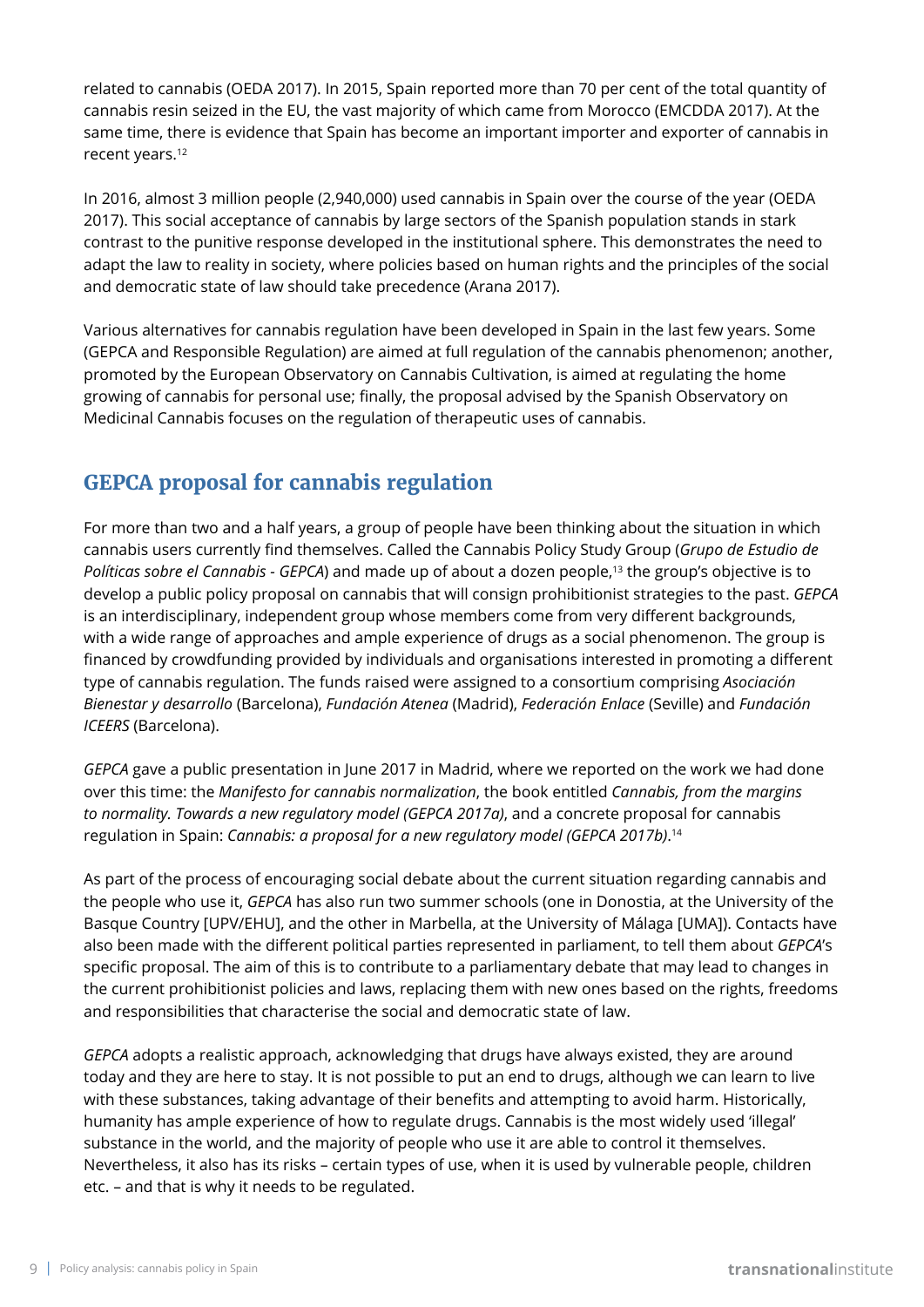The changes that are taking place with regard to strategies and policies to manage cannabis are basically a result of: a) the failure of prohibitionist policy to achieve its own stated objectives of reducing supply and demand; b) the wide range of negative effects caused by policies of this type: from marginalising users and concealing problems to violence, economic distortions, corruption, etc.; and c) the logical tendency of open societies and cultures based on democracy and the rule of law to want to move forward with a process to restore the balance between health and safety, and rights and freedoms, with a view to progressively taking responsibility for ourselves.

This tendency to reform policies is not something that is passing Spain by. The voices calling for a change in strategy are increasingly numerous and backed by solid arguments. Furthermore, the potential for change is underpinned by certain specific circumstances: a) the fact that cannabis has long been present in Spanish society, enabling progress to be made in assessing its usefulness and the extent of the risks involved; b) the consequent shift in how it is viewed by society, leading to a process of normalisation in the perception the general public has of cannabis, its use and risks; c) the presence for many years of a strong social movement, which has clearly contributed to the normalisation process and encouraged more objective views, albeit with ups and downs; d) the fact that, for all the above reasons, the demand for a change in policies and strategies in relation to cannabis is now coming from the majority of Spanish society (Mejías et al. 2016). Those who belittle these positions, seeing them as the result of manipulation by 'publicity' campaigns, forget that the pressure could well be seen as coming from the opposite direction. Above all, they underestimate society's capacity to change its views and positions when it comes into contact with the reality of a given experience.

The model proposed by *GEPCA* is underpinned by different principles, the most important of which are: a) if the cannabis market and cannabis use can and should be regulated, it is not because there are no risks but precisely because there *are* risks involved; b) in contrast to the radical prohibition and criminalisation approach, regulation offers the possibility of adopting a wide range of gradual measures: education, discouragement, social and ritual oversight, taxation, control and coercion of an administrative nature, and even criminal sanctions for certain actions; c) regulation needs to try to strike a balance between defending the rights and freedoms of potential cannabis users and protecting collective safety and, above all, the most vulnerable groups; and d) the model cannot emerge from a 'historical vacuum'. We are coming from a situation that has influenced society's opinions, attitudes, issues, demands and fears. And we cannot fail to take this into account – legal regulation cannot turn its back on this reality. Although the aim may be to give cannabis a status similar to alcohol or tobacco, regulation of its market cannot be identical because the paths these products have followed over time, and thus their image and how they are viewed, are very different.

This model proposes comprehensive regulation of the entire life cycle of cannabis, from its cultivation and production to the final consumer, based on the following main guidelines:

- **1.** Access to cannabis will be limited to adults with full legal competence.
- **2.** Three complementary ways to access the substance are proposed: a) a regulated market; b) different types of user associations; and c) home growing.
- **3.** The levels of operating requirements and controls are extremely high in the regulated market, very high for associations with up to 500 members, and high for associations with fewer than 50 members, while people who grow their own will not be allowed to sell or pass on the cannabis they produce to any other individual or company.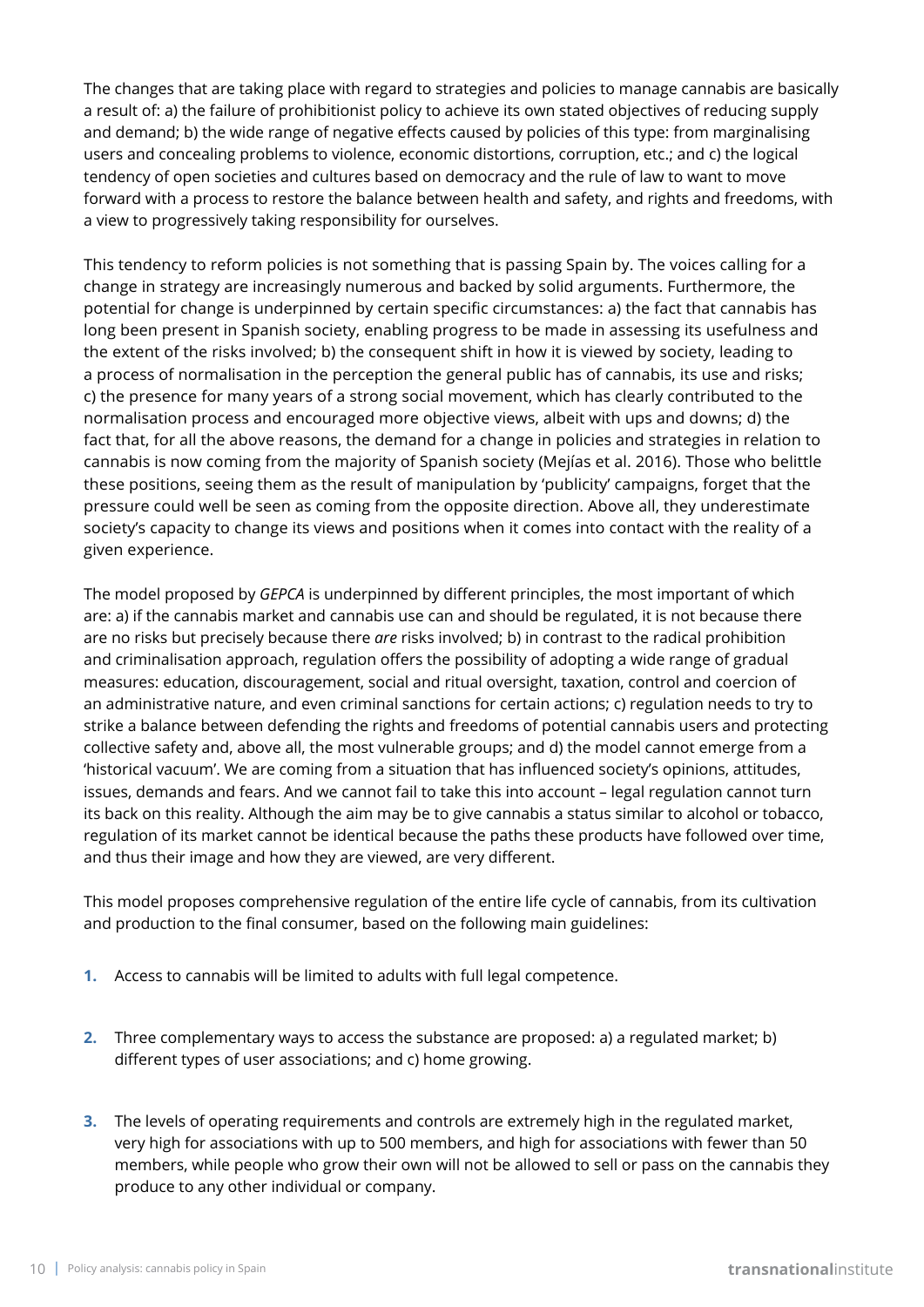- **4.** Each phase of production/marketing will be regulated and controlled: a) isolation, surveillance and control of production and storage; b) safety assurance in production, in both the process and the product; c) control of product quality, class and level of psychoactive content; d) comprehensive product labelling; e) regulated and controlled dispensing rooms, with stock checks; f) information on risk and responsible use; g) maximum limit per transaction (25g); h) limit on psychoactive ingredient (60% THC); i) limit on how much associations with fewer than 50 members are authorised to produce: the quantity produced per year may not exceed 75kg of dried buds; for associations with up to 500 members, the amount they are authorised to produce per year may not exceed 750kg of dried buds.
- **5.** Individual use rights will be subject to certain limits, for reasons of collective safety: a) up to 300g for personal use (10g per day for 30 days); b) possession authorised for ten days (10g x 10 days): 100g.; c) for those who grow their own: six female plants per person, up to a maximum of five people, with authorisation to hold the amount corresponding to the annual harvest; d) cannabis use in public will be regulated by local and regional regulations, taking those for tobacco as the point of reference.
- **6.** All the different production and consumption circuits will be subjected to other regulatory precautions: a) any kind of publicity for brands, types, etc. will be banned; b) promoting cannabis use will be banned; c) total ban on online sales and home deliveries, except in special, authorised cases; d) ban on import from/export to countries without legal regulations in place, and without a special permit.
- **7.** Cannabis use in particularly high-risk circumstances will be banned. This may be use that affects driving or the performance of certain tasks at work, alertness, etc. In these cases, restrictions, control standards and penalties will be clearly defined, striking a balance between safeguarding individual rights and freedoms and protecting collective safety.
- **8.** The model proposes a complete set of precautions and safeguards in the areas of education, prevention, risk and harm reduction, protection and assistance. Regulatory laws should provide for funding for these activities, to ensure that they become more than a written proposal.
- **9.** The entire production and marketing cycle will be subject to a system of taxation that seeks to ensure that prices are balanced (between discouraging purchase and the need to weaken the illegal market or make it disappear), and this will provide revenue to finance the administrative control measures and prevention strategies, as well as other public interest activities.
- **10.** As applies to any legal product, penalties for infringing any of the regulations will be administrative in nature (fines, suspensions, withdrawal of permits, etc.); they will be weighted, progressive and clearly defined, although certain particularly serious acts will be considered crimes, including selling or providing cannabis for profit to children under 16 or people without full legal competence, or to people under 18 when there are aggravating circumstances.
- **11.** Regulation and control of such a complex model requires a specific law, changes to the overall legal structure, and administrative organisation that implies central, regional and local government roles and responsibilities.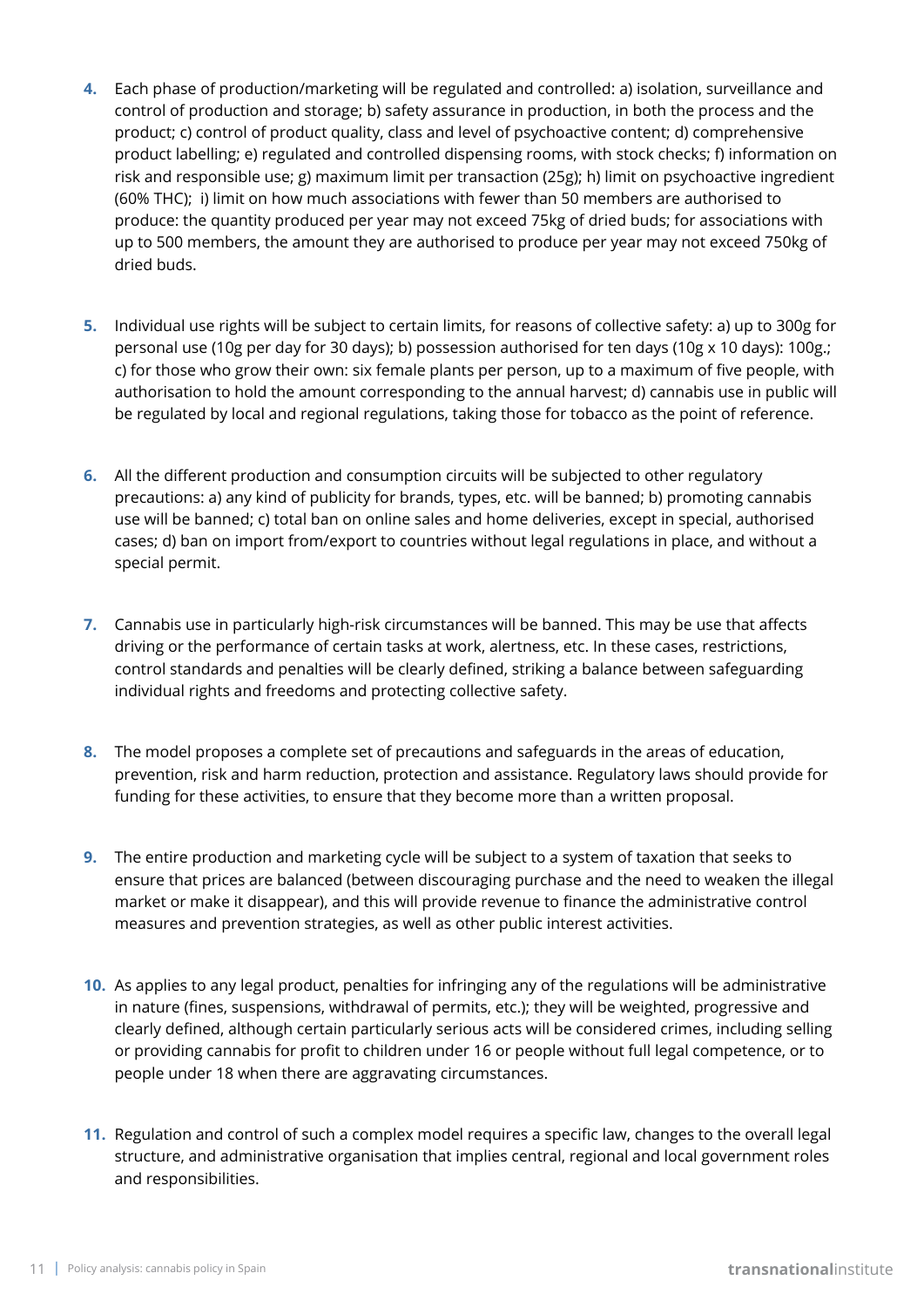# **Other proposals for cannabis regulation**

#### Regulación Responsable (RR)

*Regulación Responsable* or Responsible Regulation is a platform that describes itself as a group of citizens and community organisations in Spain that support proposals advocating for the regulation of cannabis production and use. Its proposal is based on the five pillars of comprehensive cannabis regulation (*Regulación Responsable* 2016): a) growing for personal use; b) group cultivation and cannabis social clubs; c) licensed trade; d) education for responsible use; and e) access to therapeutic cannabis. The platform considers this proposal a first draft in the process leading to comprehensive regulation. As such, it is not a definitive text but a means to encourage debate and the sharing of ideas to fine-tune and improve the proposal for cannabis regulation.

### Observatorio Europeo del Cultivo y Consumo de Cannabis (OECCC)15

At the recent *International Congress on cannabis and its by-products: health, education and the law*, 16 a member of the steering committee of the European Observatory on Cannabis Cultivation and Use (OECCC) presented an argument for more effective, inclusive and consensus-based policies on the growing of cannabis for personal use. One of the OECCC's priorities is to publish its proposal for a law on the growing of cannabis for personal use in 2018. After that, it plans to launch a participatory process – by asking cannabis users and home growers to answer a survey – to give them the chance to express their opinion before drafting the final version of the proposed law on the growing of cannabis for personal use.

### Observatorio Español de Cannabis Medicinal (OECM)

The Spanish Observatory on Medicinal Cannabis (OECM) has advised the Ciudadanos political party on its presentation of a Non-Law Proposition (*Proposición No de Ley* –PNL) to the Congress of Deputies with the aim of regulating medicinal cannabis. The following changes to existing legislation are proposed: a) regulate and facilitate the ability to access therapeutic treatments that use cannabis and its by-products, with the relevant medical indications and supervision, for diseases where its effectiveness has been demonstrated or medical staff consider it advisable; b) regulate the legal and technical specifications for the controlled growing of cannabis and its subsequent medicinal use, with appropriate levels of quality, traceability and safety; c) establish controlled sales outlets and set up logistics networks with the safeguards necessary to avoid fraudulent or illegal use of therapeutic cannabis; e) set up a system for evaluating impacts on public health, and especially on the quality of life of patients who receive this type of treatment.

Finally, the proposal states that although it is not necessary to approve a new law authorising the therapeutic use of cannabis, it would be a good idea to develop a specific medicinal cannabis programme with regulations to guarantee that it will be used properly, in line with international treatment programmes.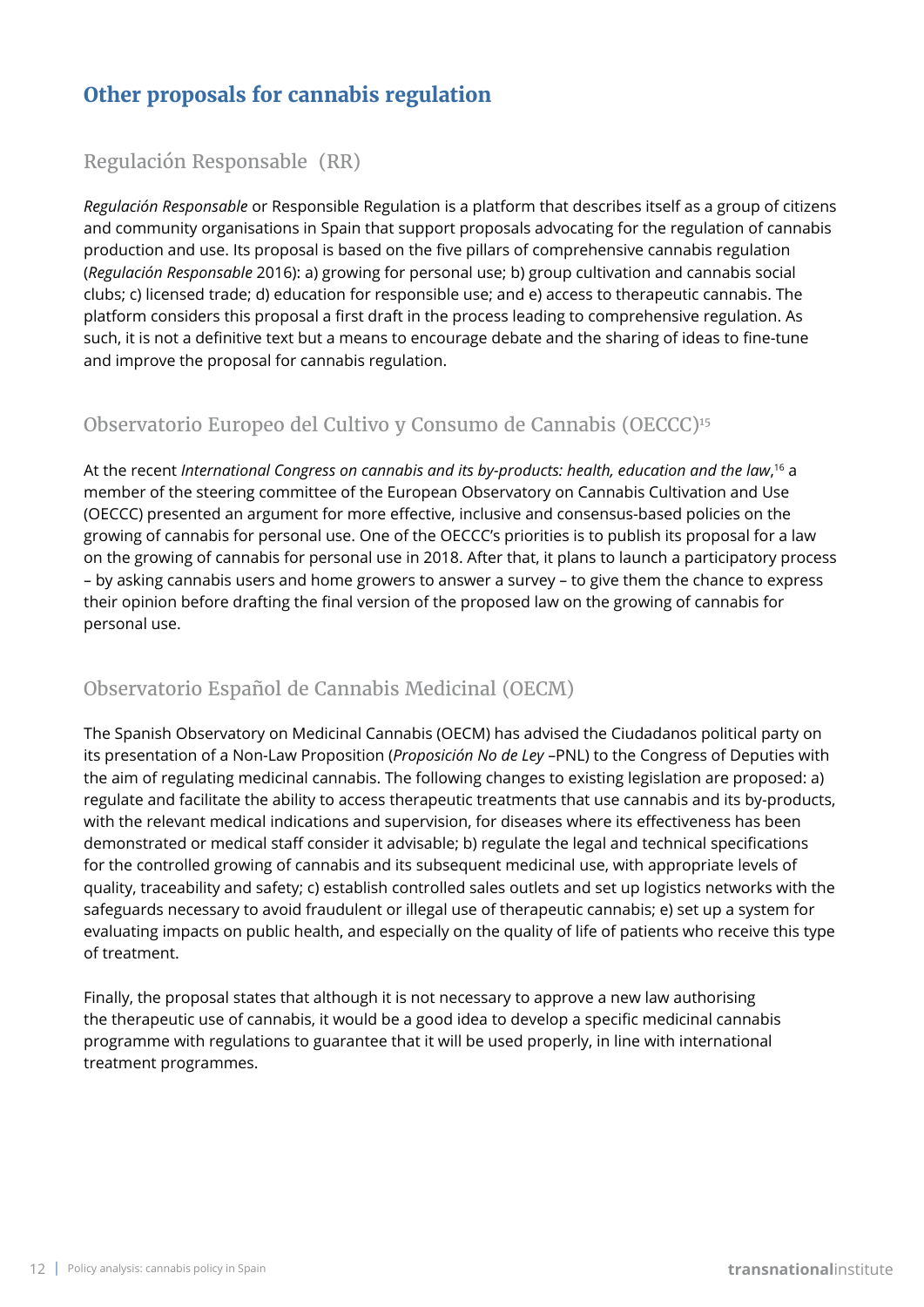# **Annex 1: Strength-Weakness-Opportunity-Threat Analysis**

#### **1.1. Weaknesses**

- **•** Legislation in the autonomous communities
	- **-** They have focused primarily on regulating the cannabis associations, but the legislation has not been implemented
	- **-** One law, in the Chartered Community of Navarre (CFN), has recently been declared unconstitutional
	- **-** It is likely that the law in the Catalan Autonomous Community (CAC) will also be declared unconstitutional
- **•** Local regulations
- **•** Inability to present an agreed proposal
- **•** Situation of the cannabis associations
	- **-** Very different realities
	- **-** Different strategies and ways of working
	- **-** Everything is more complicated after the Supreme Court's rulings
- **•** The police and the courts are taking action against the cannabis associations

#### **1.2. Strengths**

- **•** Good quality research is being carried out and reports published to inform social debate and contribute to the consolidation of a different discourse
- **•** Cannabis regulation is on the political agenda
	- **-** The debate has reached the majority of the autonomous parliaments
	- **-** CAC: Law approved by the Catalan Autonomous Parliament
	- **-** CAE: Parliamentary proposal, regulations approved, and cannabis users represented on the Basque Council on Addictions (a high-level consultation and advisory forum where social groups can participate and express their opinions on proposed laws, regulations and plans regarding addictions)
	- **-** CFN: Law approved by the Navarre Parliament, but declared unconstitutional
- **•** Specific proposals exist: GEPCA and others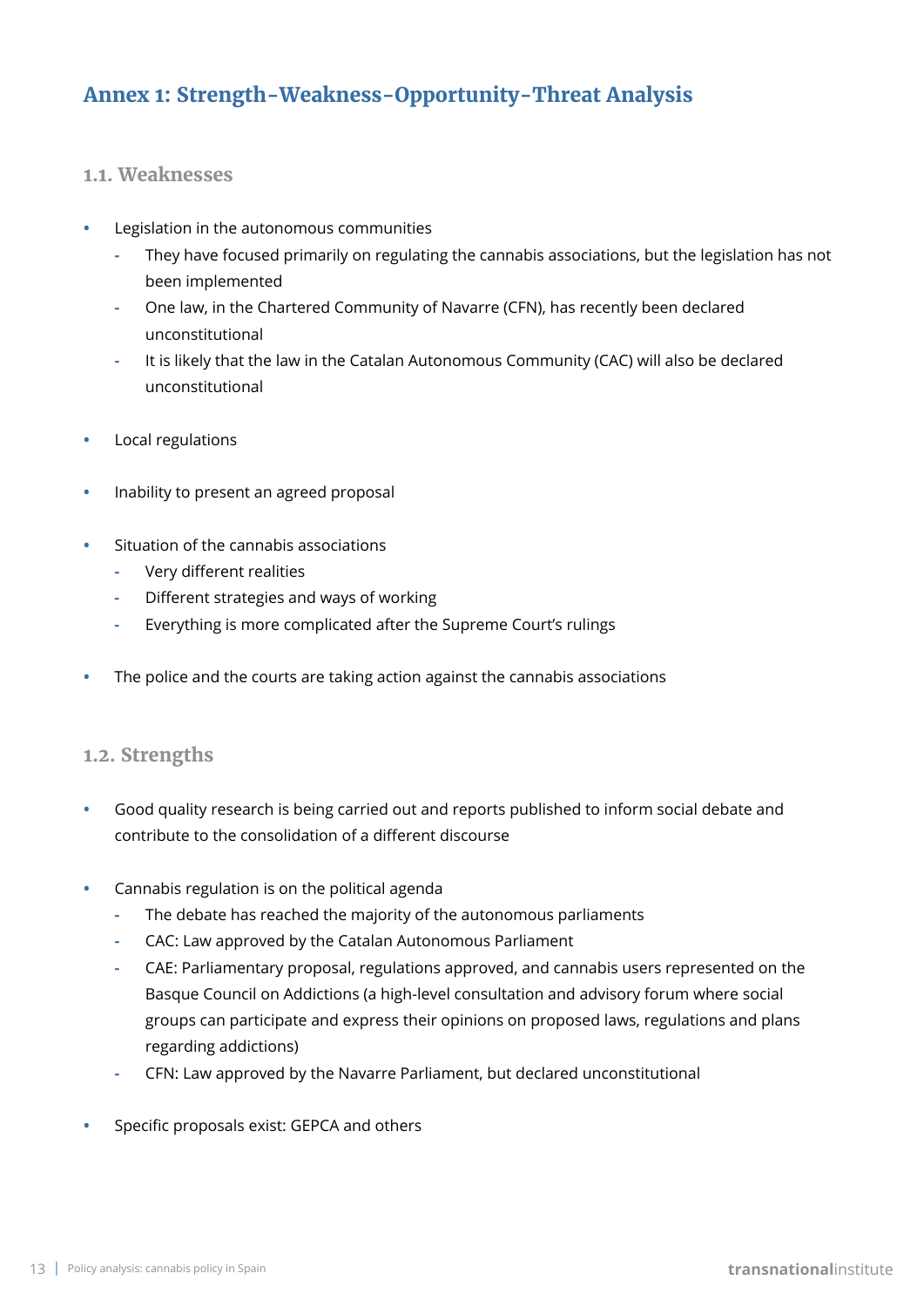#### **1.3. Threats**

- **•** National level:
	- **-** PNSD (national plan on drugs), and many political parties do not favour comprehensive cannabis regulation; the most they will contemplate is regulation of therapeutic use
	- **-** Actions taken by police, prosecutors and the courts (Supreme Court and Constitutional Court)
	- **-** The situation with the Catalan independence dispute is holding back the political agenda in general
	- **-** A significant sector of the media does not want to discuss the debate in any depth
	- **-** It is proving difficult to take the debate on regulating cannabis to the Mixed Commission (Congress + Senate) of the Spanish Parliament for it to be discussed
	- **-** As a result of all this, the general feeling in society is not as optimistic as it was in 2014

#### **1.4. Opportunities**

- **•** International context: Uruguay, USA (Alaska, California, Colorado, Maine, Massachusetts, Nevada, Oregon, Washington, DC,), Canada
- **•** Autonomous community laws
	- **-** CAE: Article 83.1 of the law passed by the Basque Autonomous Community (CAE) has been declared constitutional by the Constitutional Court. Therefore, although the Constitutional Court's ruling places broad restrictions on regulatory development, the CAE has the power to legislate on the cannabis associations by means of regulations
- **•** Local government legislation
- **•** Synergies between public administration and the cannabis associations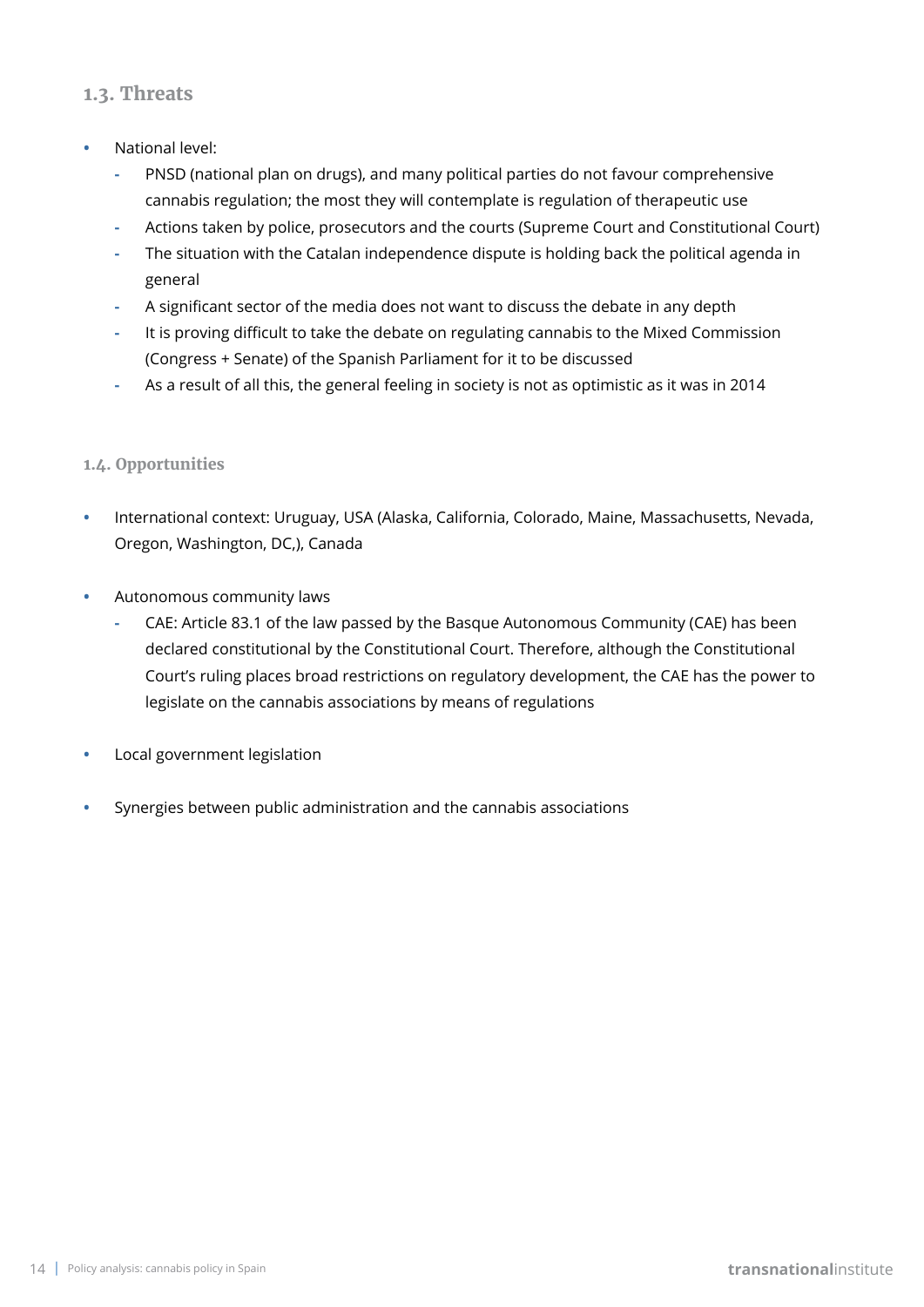### **References**

- ARANA, X. (2012) *Drogas, legislaciones y alternativas. De los discursos de las sentencias sobre el tráfico ilícito de drogas a la necesidad de políticas diferentes*. Donostia: Gakoa.
- ARANA, X. (2015a) 'Código de Buenas Prácticas para los Clubes Sociales de Cannabis'. *Fundación Renovatio. Memoria 2013*. Gasteiz: Fundación Renovatio, pp.9- 37.
- ARANA, X. (2015b) 'Viabilidad legal de los Clubes Sociales de Cannabis en la Comunidad Autónoma del País Vasco y Propuesta de Hoja de Ruta'. *Fundación Renovatio. Memoria 2014*. Gasteiz: Fundación Renovatio, pp.106-155.
- ARANA, X. (2017) 'Las políticas de drogas en el Estado social y democrático de Derecho. *Cannabis, de los márgenes a la normalidad. Hacia un nuevo modelo de regulación*, GEPCA. Barcelona: Bellaterra, pp.263-282.
- ARANA, X. (2018) 'Progresiones y regresiones en materia legislativa y jurisprudencial –, y la necesidad de una propuesta sobre un nuevo modelo de regulación del cannabis: el caso español en la presente década', in S. Shecaira, X. Arana, F. Caroso and B. Miranda (eds.) *Drogas, desafios contemporâneos*. Brazil: Editora D'Plácido, pp. 431- 461.
- ARANA, X., MARKEZ, I. (2006) Cannabis: salud, legislación y políticas de intervención. Madrid: Dykinson.
- ARANA, X. and USÓ, J.C. (2017) 'Las políticas sobre regulación del cannabis en España, y su relación con el contexto internacional'. *Cannabis, de los márgenes a la normalidad. Hacia un nuevo modelo de regulación*, GEPCA. Barcelona: Bellaterra, pp. 33-62.
- ARARTEKO (2012) *Cannabis: usos, seguridad jurídica y políticas. Colección Derechos Humanos 'Francisco de Vitoria'. Foros de reflexión y participación*. Vitoria-Gasteiz: Ararteko.
- BARRIUSO, M. (2012) 'Ni prohibición ni mercantilización: buscando el equilibrio en la regulación legal del cannabis'. *Cannabis: usos, seguridad jurídica y*

*políticas. Colección Derechos Humanos "Francisco de Vitoria". Foros de reflexión y participación*. Vitoria-Gasteiz: Ararteko, pp. 166-181.

- CALDERÍN, E. (2000) 'La posesión de drogas para consumo y para traficar. El consumo compartido'. Delitos contra la salud pública y contrabando. Madrid: CGPJ, pp. 11-47.
- CALLADO, K. (2006) 'Utilización terapéutica del cannabis', in *Cannabis: salud, legislación y políticas de intervención*. Madrid: Dykinson, pp.73-90.
- CALLADO, K. (2012) 'Cuestiones de interés en torno a los usos terapéutico del cannabis', in *Cannabis: usos, seguridad jurídica y políticas. Colección Derechos Humanos "Francisco de Vitoria". Foros de reflexión y participación*. Vitoria-Gasteiz: Ararteko, pp. 75-86.
- CHAVES, J.R. (2019): "Ordenanzas municipales condenadas bajo sospecha". [https://delajusticia.](https://delajusticia.com/2019/03/13/ordenanzas-municipales-condenadas-bajo-sospecha/) [com/2019/03/13/ordenanzas-municipales](https://delajusticia.com/2019/03/13/ordenanzas-municipales-condenadas-bajo-sospecha/)[condenadas-bajo-sospecha/](https://delajusticia.com/2019/03/13/ordenanzas-municipales-condenadas-bajo-sospecha/)
- DÍEZ RIPOLLÉS, J.L.and MUÑOZ SÁNCHEZ, J. (2012) 'Licitud de la autoorganización del consumo de drogas'. *Jueces para la Democracia* 75: 49-77.
- DOPICO, J. (2013) *Transmisiones atípicas de drogas. Crítica a la jurisprudencia de la excepcionalidad*. Valencia: Tirant lo Blanch.
- EMCDDA (2017) *European Drug Report 2017: Trends and Developments*. Luxembourg: EU Publications Office.
- GARCÍA, J. (2013) 'Un juzgado anula el proyecto de Rasquera para cultivar cannabis'. *El País*, Cataluña, 31 May. [https://elpais.com/ccaa/2013/05/31/](https://elpais.com/ccaa/2013/05/31/catalunya/1370002593_622104.html) [catalunya/1370002593\\_622104.html](https://elpais.com/ccaa/2013/05/31/catalunya/1370002593_622104.html)
- GARCÍA, J. and ELORZA, A. (2012) 'El cultivo de cannabis busca un terreno legal'. *El País*, Sociedad, Vida & Artes, 2 March. [https://elpais.com/sociedad/2012/03/01/](https://elpais.com/sociedad/2012/03/01/vidayartes/1330636194_739703.html) [vidayartes/1330636194\\_739703.html](https://elpais.com/sociedad/2012/03/01/vidayartes/1330636194_739703.html)
- GEPCA (2017a): *Cannabis, de los márgenes a la normalidad. Hacia un nuevo modelo de regulación*. Barcelona: Bellaterra.
- GEPCA (2017b) *Cannabis: propuesta de un nuevo modelo de regulación*. Barcelona: Bellaterra.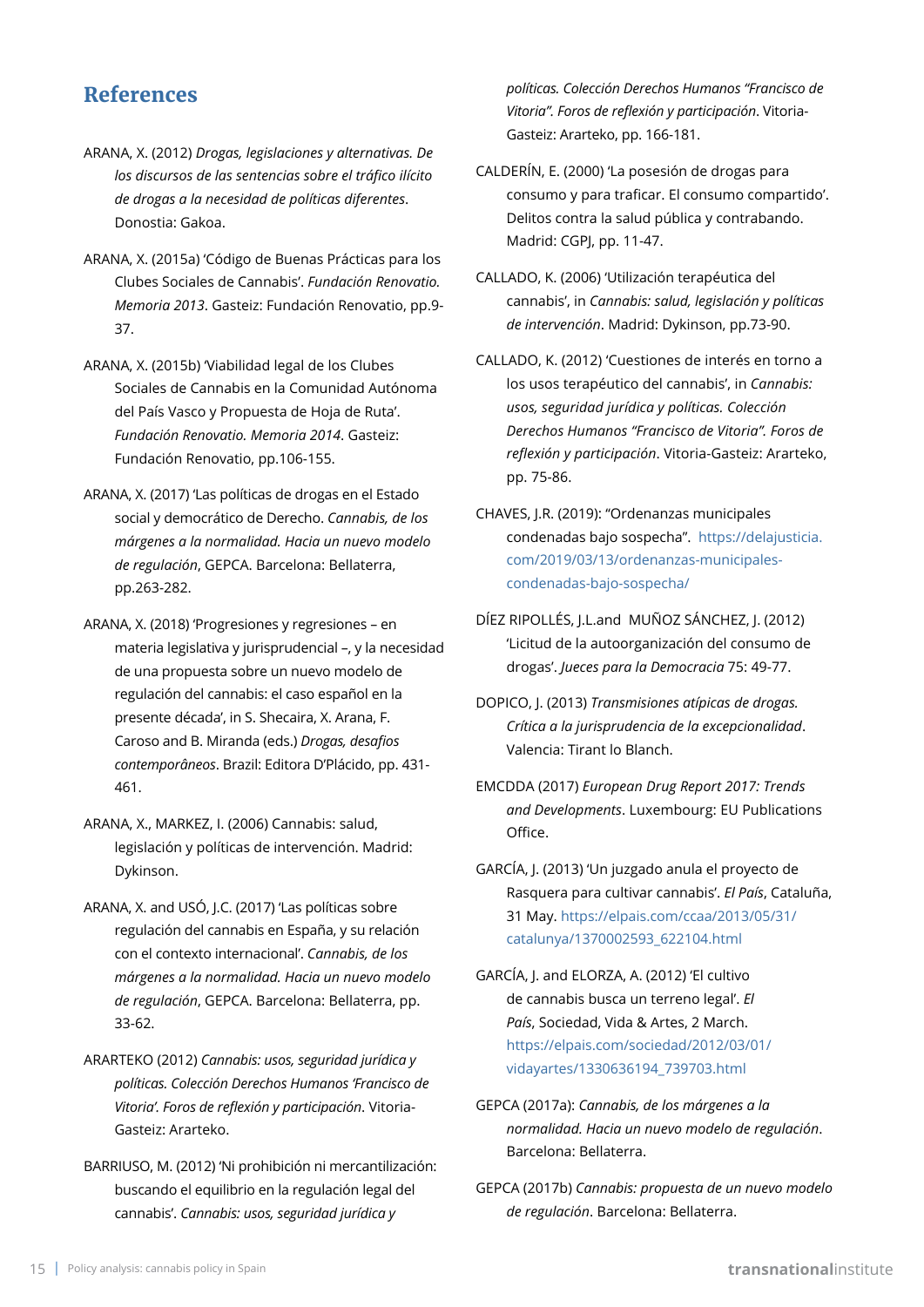- GONZÁLEZ ZORRILLA, C. et al. (1989) *Repensar las drogas. Hipótesis de la influencia de una política liberalizadora respecto a las drogas, sobre los costes sociales, las pautas de consumo y los sistemas de recuperación*. Barcelona: Grup Igia.
- GRUPO DE ESTUDIOS DE POLÍTICA CRIMINAL (1992) *Una alternativa a la actual política criminal sobre drogas*. Málaga: Grupo de Estudios de Política Criminal.
- ICSDP (2015) Estado de la evidencia. Uso de cannabis y regulación. Toronto: ICSDP. dhdp.com/ media/401145/estado\_de\_la\_evidencia\_uso\_de\_ cannabis\_y\_regulación.pdf
- LAMO DE ESPINOSA, E. (1989) Delitos sin víctima. Orden social y ambivalencia moral. Madrid: Alianza Universidad.
- MARÍN, I. (2010) *Cannabis. El movimiento cannábico en España*. Madrid: Editorial Popular.
- MARTINÓN QUINTERO, R. (2011) *El marco de las coaliciones promotoras en el análisis de políticas públicas. El caso de las políticas de drogas en España 1982-1996*. Madrid: CIS.
- MEGÍAS, I. and RODRÍGUEZ SAN JUAN, E. (2016) *Tendencias de cambio en la representación social del cannabis; la perspectiva de adolescentes y jóvenes españoles*. Madrid: Centro Reina Sofía sobre Adolescencia y Juventud & FAD.
- MIRÓ, G. (2017) 'Organización colectiva de usuarios de cannabis tras la doctrina Ebers', in *Las sendas de la regulación del cannabis en España*. Barcelona: Bellaterra, pp. 448-464.
- MUÑOZ SÁNCHEZ, J. (2015) 'La relevancia penal de los clubes sociales de cannabis. Reflexiones sobre la política de cannabis y análisis jurisprudencial'. *Revista Electrónica de Ciencia Penal y Criminología* 17-22.
- OEDA (2017) *Informe 2017. Alcohol, tabaco y drogas ilegales*. Madrid: Centro de Publicaciones del Ministerio de Sanidad, Servicios Sociales e Igualdad.
- PARÉS, Ò. and BOUSO, J.C. (2015) 'Hacer de la necesidad, virtud. Políticas de drogas en Cataluña, de la acción local hacia el ámbito global'. *Serie Lecciones en Políticas sobre Drogas*. Budapest: Open Society Foundation.
- QUINTAS, J. and ARANA, X. (2017) 'Decriminalization: Different Models in Portugal and Spain', in E. Savona, M. Kleiman and F. Calderoni (eds.). *Dual Markets. Comparative Approaches for Regulation*. New York: Springer Nature, pp. 121-143.
- REGULACIÓN RESPONSABLE (2016) Los 5 pilares de la regulación integral del cannabis. [http://www.](http://www.regulacioncannabis.org/descargas/70/pdf_5_PILARES_REGULACION.pdf) [regulacioncannabis.org/descargas/70/pdf\\_5\\_](http://www.regulacioncannabis.org/descargas/70/pdf_5_PILARES_REGULACION.pdf) [PILARES\\_REGULACION.pdf](http://www.regulacioncannabis.org/descargas/70/pdf_5_PILARES_REGULACION.pdf)
- REINKING, D. (2012) 'La globalización del cultivo (interior) de cannabis', in *Cannabis. Usos, seguridad jurídica y políticas. Foros de reflexión y participación*. Vitoria-Gasteiz: Ararteko, 139-166.
- ROMANÍ, O. (2005) 'La cultura del cannabis treinta años después… unas reflexiones personales'. *Revista Española de Drogodependencias* 30 (3&4): 263-282.
- SALLÉS, J. (2006) 'Farmacología de los cannabinoides: mecanismos de tolerancia y dependencia'. *Cannabis: salud, legislación y políticas de intervención*. Madrid: Dykinson, pp. 61-72.
- VEGA, J. (1965) 'España, barrera contra el tráfico hacia Francia y Alemania'. *Gaceta Ilustrada* 442: 33-40.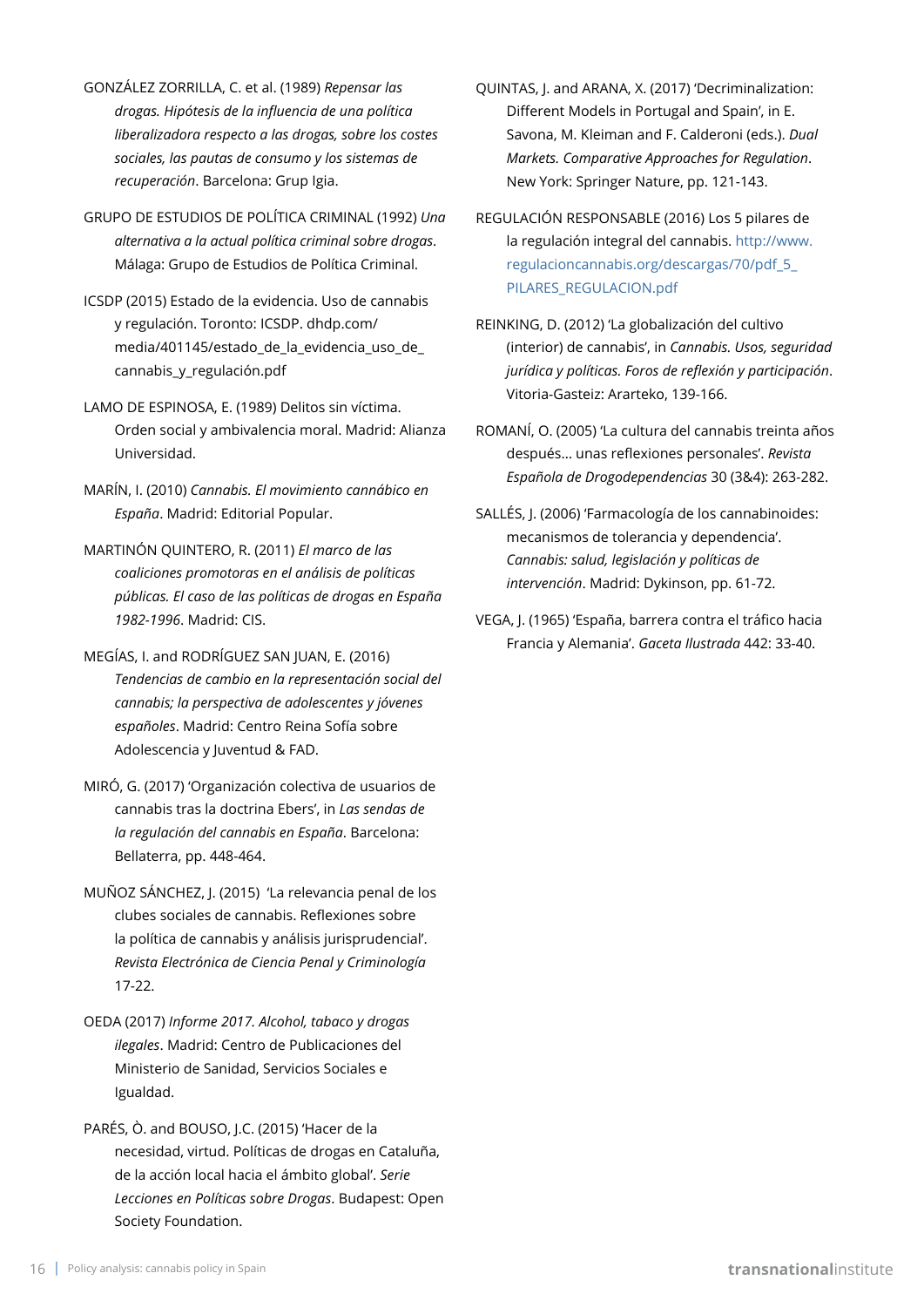### **Endnotes**

**1.** The Second Republic lasted from 14 April 1931 to 1 April 1939, a period that included the so-called Spanish Civil War between 1936 and 1939.

**2.** Article 369 of the CC stipulates that prison sentences longer than those indicated in Art. 360 CC and fines of up to four times the value of the drugs shall be imposed when any of the following circumstances are involved: 1. The guilty person is an authority, civil servant, general practitioner, social worker, teacher or educator, and the offence was committed while in office or in the exercise of their profession or trade; 2. The guilty person is involved in other organized activities or acts that may have been facilitated by the commission of the crime; 3. The offence took place in establishments open to the public and was committed by the people running or employed by such establishments; 4. The substances referred to in the preceding article were provided to persons under the age of 18, persons with diminished mental capacity or persons undergoing treatment for addiction or rehabilitation; 5. The quantity of the said substances with which the acts referred to in the preceding article were committed is notably large; 6. The said substances were adulterated, manipulated or mixed with others, thus increasing the potential harm caused to health; 7. The acts described in the preceding article took place in education facilities, military centres, facilities or units, penitentiary establishments, or addiction treatment or rehabilitation centres, or in close proximity to any of these; 8. The guilty person used violence or showed or made use of arms to commit the offence.

**3.** Similarly, under Article 370 of the CC, sentences one or two degrees harsher than those indicated in Art. 368 CC shall be imposed when: 1. Persons under the age of 18 or persons with diminished mental capacity were used to commit these crimes; 2. The offence was committed by the heads, managers or directors of the organisations referred to in circumstance 2, section 1 of Article 369; 3. The acts described in Article 368 were extremely serious (cases in which the quantity of the substances referred to in Article 368 notably exceeds the amount considered notably large, or ships, boats or aeroplanes were used as the specific means of transport, or the acts referred to were committed by pretending to engage in international trade transactions between companies, or international

networks engaged in activities of this type were involved, or when there was a combination of three or more of the circumstances mentioned in Article 369.1 CC). When the circumstances mentioned in numbers 2 and 3 above apply, a fine of up to triple the value of the drugs involved in the crime shall be imposed on the guilty parties.

**4.** From 1988 to 1992 there was an intense political and media debate about the use and possession of the substances included in the 1961 Single Convention's various lists. The Organic Law 1/1992 on the Protection of Public Safety was finally enacted in 1992.

**5.** 'La ministra de Sanidad anuncia que se estudia el uso terapéutico del "cannabis"' (elpais.es, Sociedad, 26 July 2004).

**6.** Among the resolutions approved by the Basque Parliament in relation to the CAE's 5th Plan on Drug Dependency (2004-2008), the 2nd Resolution states that the Basque Parliament urges the Basque Government to ask the Medicines Agency to authorise the dispensing of cannabis or its by-products to people with diseases for which it is indicated, when there is scientific evidence of its effectiveness (07\10\08\01\0001). 10/02/2005, p. 2.

**7.** *Ebers Case*, STS 484/2015, 7 September. *Three Monkeys Case*, STS 596/2015, 5 October. *Pannagh Case*, STS 788/2015, 9 December.

**8.** In the first of the sentences, in the *Ebers Case*, there were three dissenting opinions: the first argued for the need to issue requirements applicable to associations of this type; the second considered that the people charged were genuinely ignorant of having committed an offence and that they should therefore be acquitted; the third partially agreed with the first dissenting opinion, but disagreed with the second regarding ignorance of having committed an offence.

**9.** The Supreme Court (STS 21/02/2018) has already acquitted the defendants in the *Ebers Case* of the crimes of which they were accused.

**10.** See, for example: [http://www.lavanguardia.com/](http://www.lavanguardia.com/vida/20180410/442436708910/audiencia-absuelve-asociacion-cannabis-al-no-ver-sancionable-consumo-en-grupo.html) [vida/20180410/442436708910/audiencia-absuelve](http://www.lavanguardia.com/vida/20180410/442436708910/audiencia-absuelve-asociacion-cannabis-al-no-ver-sancionable-consumo-en-grupo.html)[asociacion-cannabis-al-no-ver-sancionable-consumo](http://www.lavanguardia.com/vida/20180410/442436708910/audiencia-absuelve-asociacion-cannabis-al-no-ver-sancionable-consumo-en-grupo.html)[en-grupo.html](http://www.lavanguardia.com/vida/20180410/442436708910/audiencia-absuelve-asociacion-cannabis-al-no-ver-sancionable-consumo-en-grupo.html) [http://www.elcorreo.com/alava/araba/](http://www.elcorreo.com/alava/araba/tener-club-cannabis-20180329203439-nt.html) [tener-club-cannabis-20180329203439-nt.html](http://www.elcorreo.com/alava/araba/tener-club-cannabis-20180329203439-nt.html) [http://](http://www.elcorreo.com/bizkaia/duranguesado/absuelto-club-cannabis-20180322165100-nt.html?edtn=bizkaia) [www.elcorreo.com/bizkaia/duranguesado/absuelto](http://www.elcorreo.com/bizkaia/duranguesado/absuelto-club-cannabis-20180322165100-nt.html?edtn=bizkaia)[club-cannabis-20180322165100-nt.html?edtn=bizkaia](http://www.elcorreo.com/bizkaia/duranguesado/absuelto-club-cannabis-20180322165100-nt.html?edtn=bizkaia)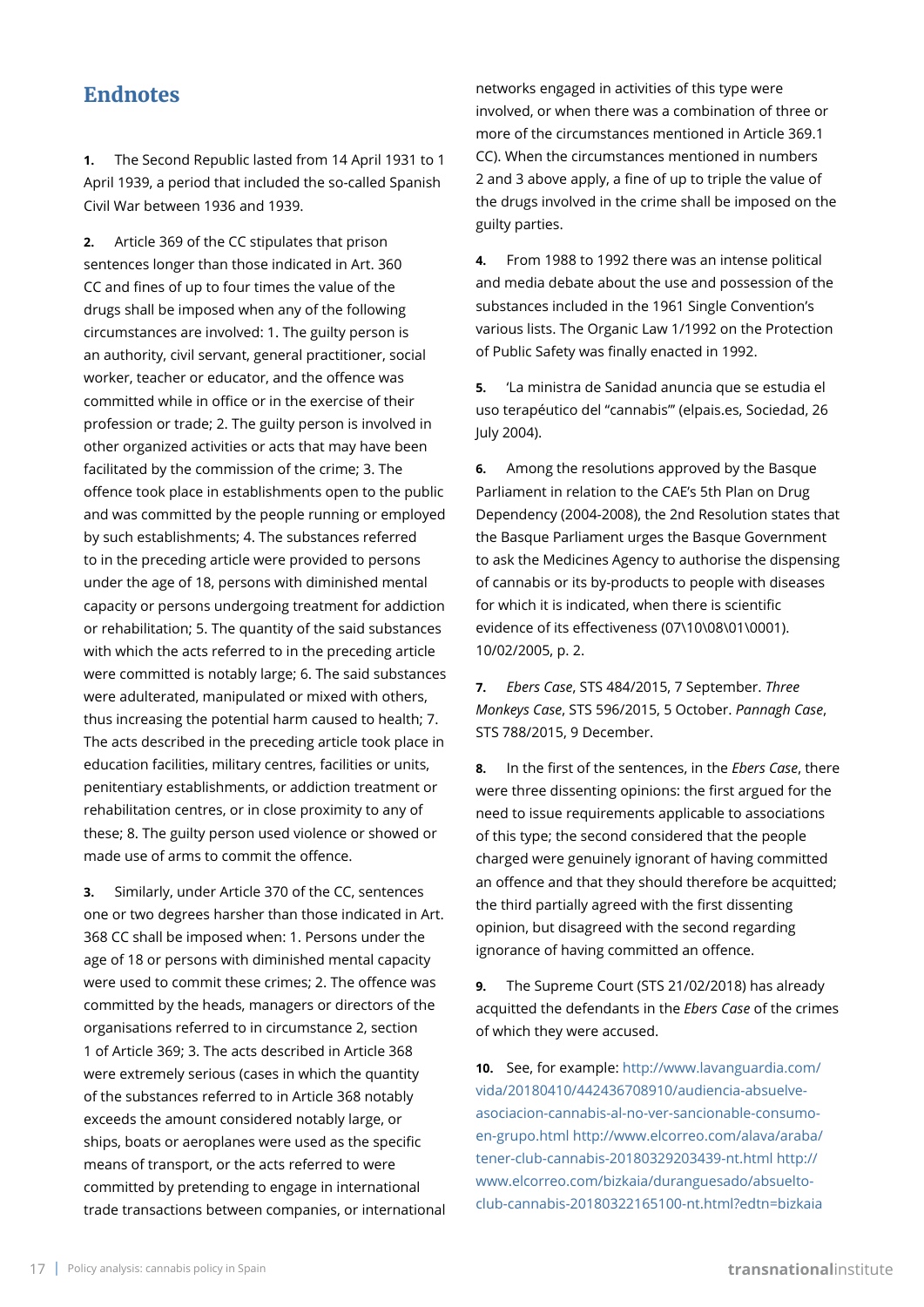**11.** Between January and October 2017, cannabis plants were confiscated from various commercial greenhouses in the Basque Autonomous Community (CAE): January, 120 plants; February, 1,547 in one plantation and 101 in another; March, 1,145 plants; April, 1,000 plants; May, 14,000 plants; June, 1,200 plants; September, 1,950 plants; October, 1,000 plants. Most of these police operations included making arrests (*Noticias de Gipuzkoa*, Gizartea, 13 October 2017, p. 7).

#### **12.** [http://druglawreform.info/es/site\\_content/](http://druglawreform.info/es/site_content/item/8341-la-demanda-europea-dispara-el-cultivo-de-marihuana-en-girona) [item/8341-la-demanda-europea-dispara-el-cultivo-de](http://druglawreform.info/es/site_content/item/8341-la-demanda-europea-dispara-el-cultivo-de-marihuana-en-girona)[marihuana-en-girona](http://druglawreform.info/es/site_content/item/8341-la-demanda-europea-dispara-el-cultivo-de-marihuana-en-girona)

**13.** The members of *GEPCA* are (in alphabetical order): Xabier Arana *(Doctor of Law and Professor of Criminology UPV/EHU)*, José Carlos Bouzo *(Psychologist and Doctor of Pharmacy)*, Domingo Comas *(Doctor of Political Sciences and Sociology)*, Patricia Faraldo *(Professor of Criminal Law)*, Teresa Laespada *(Doctor of Political Sciences and Sociology)*, Carmen Martínez *(Magistrate)*, Eusebio Megías *(Psychiatrist)*, Gabriel Miró *(Lawyer, Professor of Criminology UB)*, Juan Muñoz *(Professor of Criminal Law)*, Òscar Parés *(Graduate in Philosophy and Anthropology)*, Oriol Romaní *(Emeritus Professor of Social Anthropology)*, and Josep Rovira *(Social Worker and Mediator)*.

**14.** Both the *Manifesto for cannabis normalization* and the book and regulatory proposal are available on the website [gepca.es](https://gepca.es/)

On the website, people who wish to can also sign up to the *Manifesto for cannabis normalization.*

**15.** For more information on the OECCC, see: [http://](http://observatoriocannabis.com/) [observatoriocannabis.com/](http://observatoriocannabis.com/)

**16.** Held in Catoira (Galicia) on 24-25 November 2017